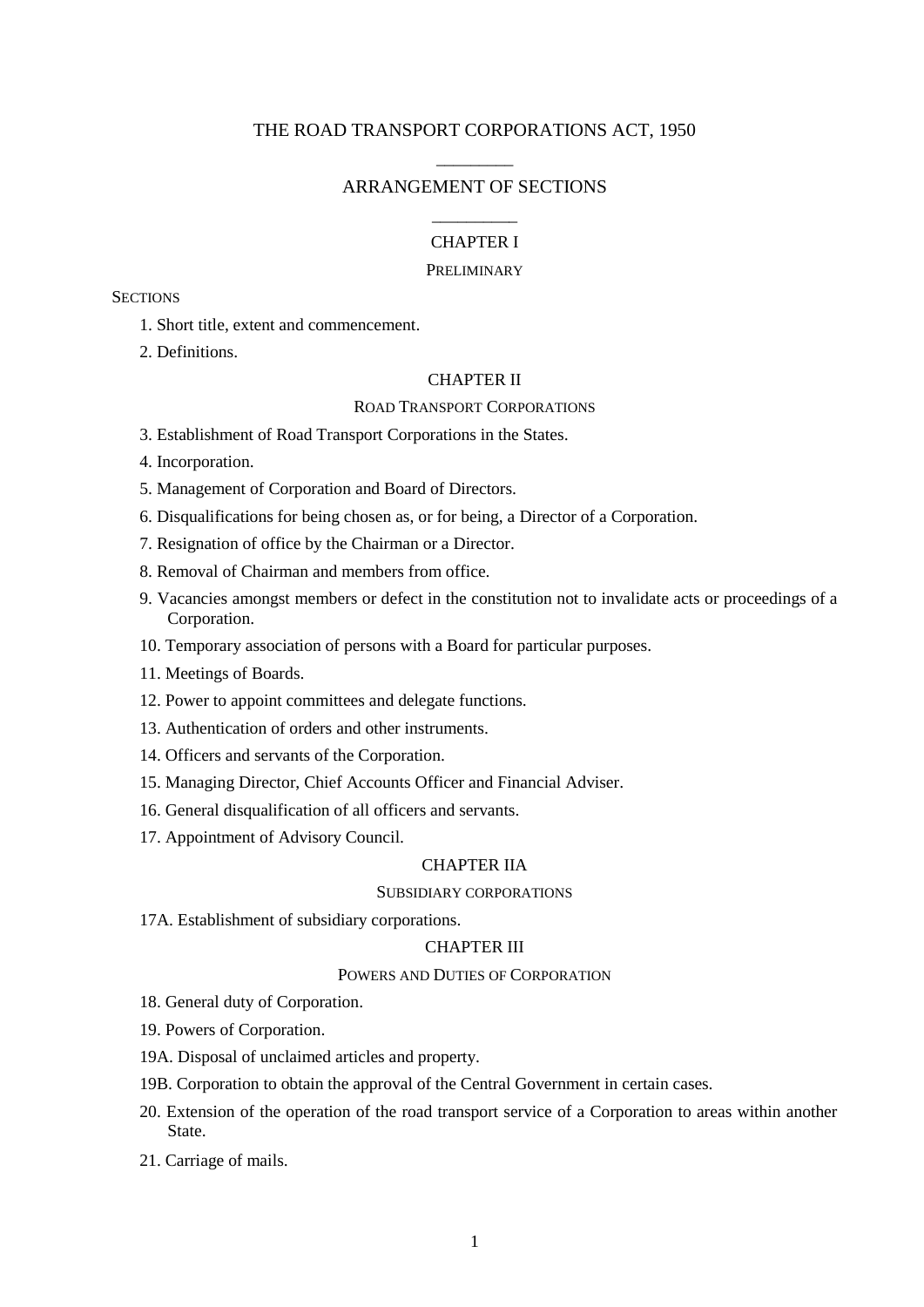#### CHAPTER IV

# FINANCE, ACCOUNTS AND AUDIT

### **SECTIONS**

- 22. General principle of Corporation's finance.
- 23. Capital of the Corporation.
- 24. Additional capital of the Corporation.
- 25. Guarantee by the State Government.
- 26. Borrowing powers.
- 27. Fund of the Corporation.
- 28. Payment of interest and dividend.
- 29. Provision for depreciation and reserve and other funds.
- 30. Disposal of net profits.
- 31. Power of the Corporation to spend.
- 32. Budget.
- 33. Accounts and audit.

# CHAPTER V

### **MISCELLANEOUS**

- 34. Directions by the State Government.
- 35. Returns and reports.
- 36. Power to order inquiries.
- 37. Power to control a part of the undertaking of a Corporation.
- 38. Power to supersede a Corporation.
- 39. Liquidation of a Corporation.
- 40. Compensation for acquisition of road transport undertakings.
- 41. *Omitted*
- 42. Power of entry.
- 43. Directors, Officers and other employees of a Corporation to be public servants.
- 44. Power to make rules.
- 45. Power to make regulations.
- 45A. Every rule and regulation to be laid before State Legislature.
- 46. Penalty for breach of rules.
- 47. Special provisions relating to Bombay.
- 47A. Special provision for reconstitution or dissolution of certain Corporations.
- 48. Transitional provision relating to Bombay State Road Transport Corporation.

# CHAPTER VI

### SPECIAL PROVISIONS APPLICABLE TO THE UNION TERRITORY OF DELHI

49. Prosecution and cognizance of offences.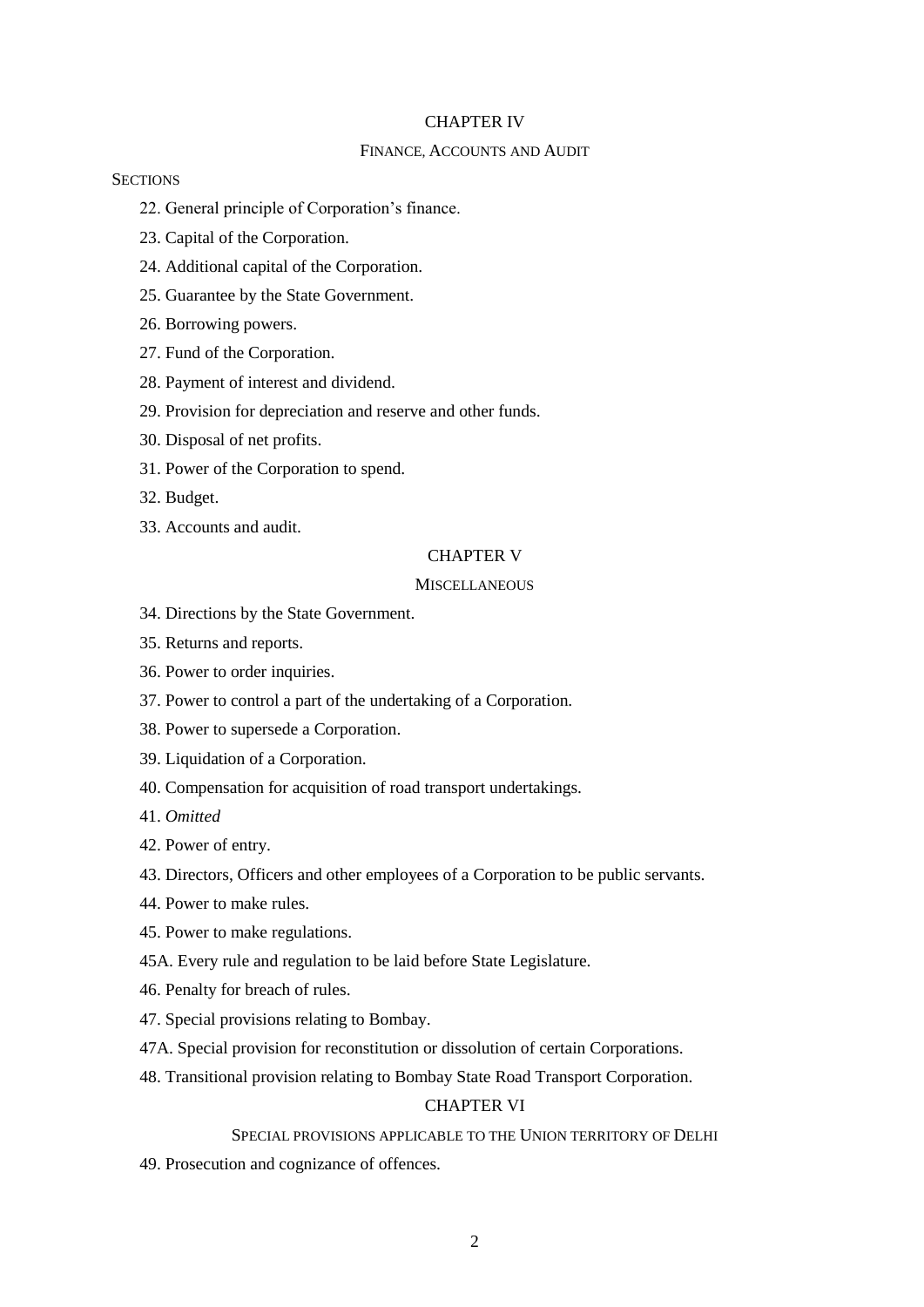# **SECTIONS**

- 50. Appointment of Magistrates.
- 51. Composition of offences.
- 52. Limitation of time for prosecution.
- 53. Power of magistrate to hear cases in absence of accused when summoned to appear.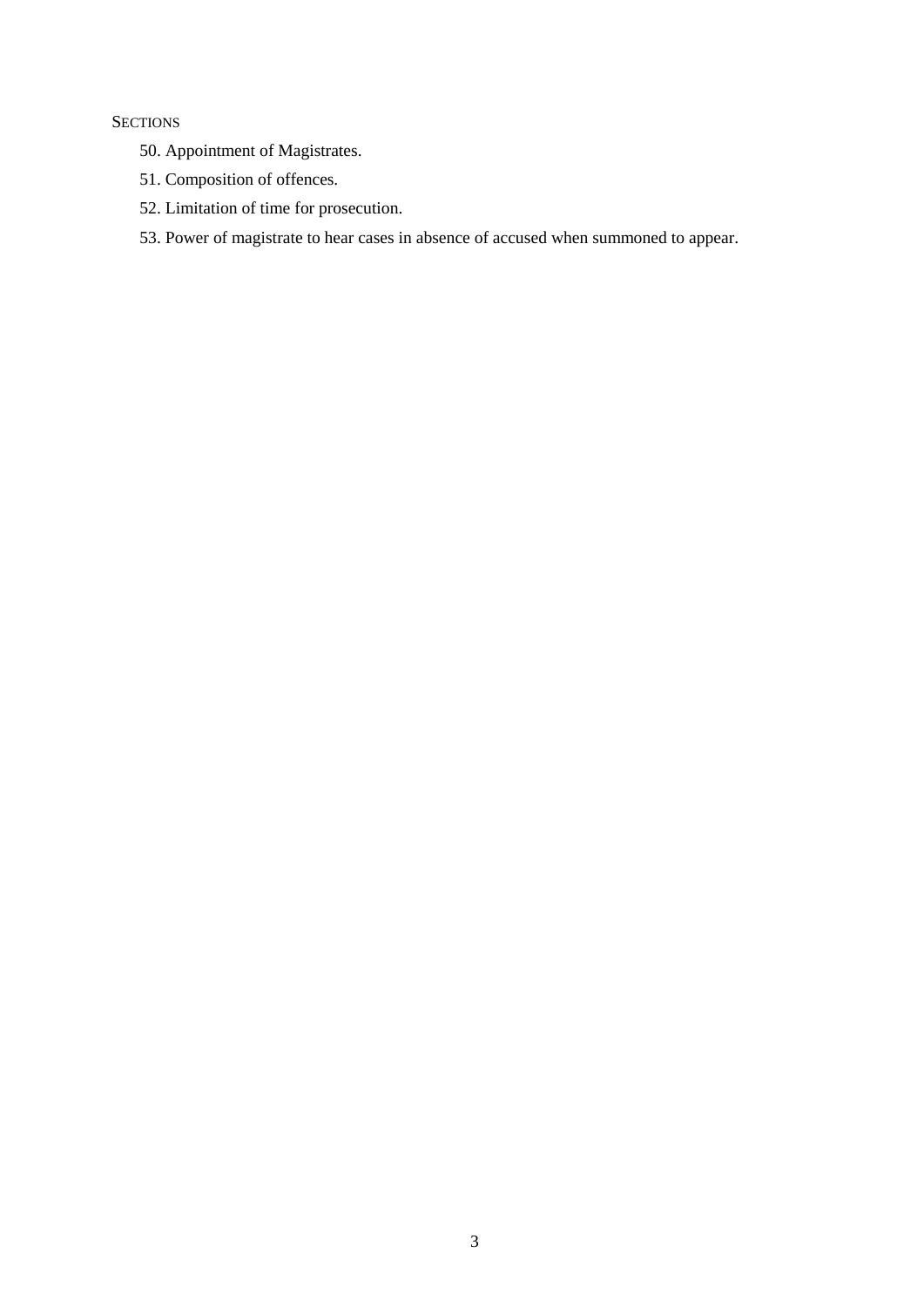# THE ROAD TRANSPORT CORPORATIONS ACT, 1950

### ACT NO. 64 OF 1950

[4*th December*, 1950.]

An Act to provide for the incorporation and regulation of Road Transport Corporations.

BE it enacted by Parliament as follows:**—**

# CHAPTER I

### PRELIMINARY

**1. Short title, extent and commencement.—**(*1*) This Act may be called the Road Transport Corporations Act, 1950.

(2) It extends to the whole of India  $1***$ :

<sup>2</sup>[Provided that on and from the commencement of the Delhi Road Transport Laws (Amendment) Act, 1971, this Act, as amended by the said Act, shall extend to, and be in force in, the Union territory of Delhi:]

 $3$ [Provided further that on and from the commencement of the Road Transport Corporations (Amendment) Act, 1982, this Act, as amended by the said Act, shall extend to the Union territory of Mizoram.]

 $4_{\star}$  $*$   $*$   $*$   $*$   $*$   $*$ 

**2. Definitions.—**In this Act, unless the context otherwise requires,**—**

(*a*) "ancillary service" means any subsidiary service which provides amenities or facilities to persons making use of any road transport service of a Corporation;

 $<sup>5</sup>$ [(*aa*) "Board" means the Board of Directors of a Corporation;]</sup>

(b) "Corporation" means a Road Transport Corporation established under section 3;

 $<sup>5</sup>[(bb)$  "Director" means a member of the Board;</sup>

(*c*) "extended area" means any area or route to which the operation of any road transport service of a Corporation has been extended in the manner provided in section 20;

(*d*) "prescribed" means prescribed by rules made under this Act;

(*e*) "road transport service" means a service carrying passengers or goods or both by road in vehicles for hire or reward;

(*f*) "vehicle" means any mechanically propelled vehicle, used or capable of being used for the purpose of road transport, and includes a tram-car, a trolly-vehicle and a trailer;

(*g*) words and expressions used but not defined in this Act and defined in the Motor Vehicles Act, 1939 (4 of 1939), have the meaning assigned to them in that Act;

 $6*$  $*$  \*  $*$  \*  $*$  \*

<sup>1.</sup> The words "except the Union territory of Delhi" omitted by Act 71 of 1971, s. 2 (w.e.f. 3-9-1971).

<sup>2.</sup> The proviso added by s. 2, *ibid*. (w.e.f. 3-11-1971).

<sup>3.</sup> Ins. by Act 63 of 1982, s. 2 (w.e.f. 13-11-1982).

<sup>4.</sup> Omitted by Act 71 of 1971, s. 7(*a*) and the First Schedule (w.e.f. 3-11-1971).

<sup>5.</sup> Ins. by Act 63 of 1982, s. 16 and the Schedule (w.e.f. 13-11-1982).

<sup>6.</sup> Omitted by A.O. (No. 3), 1956.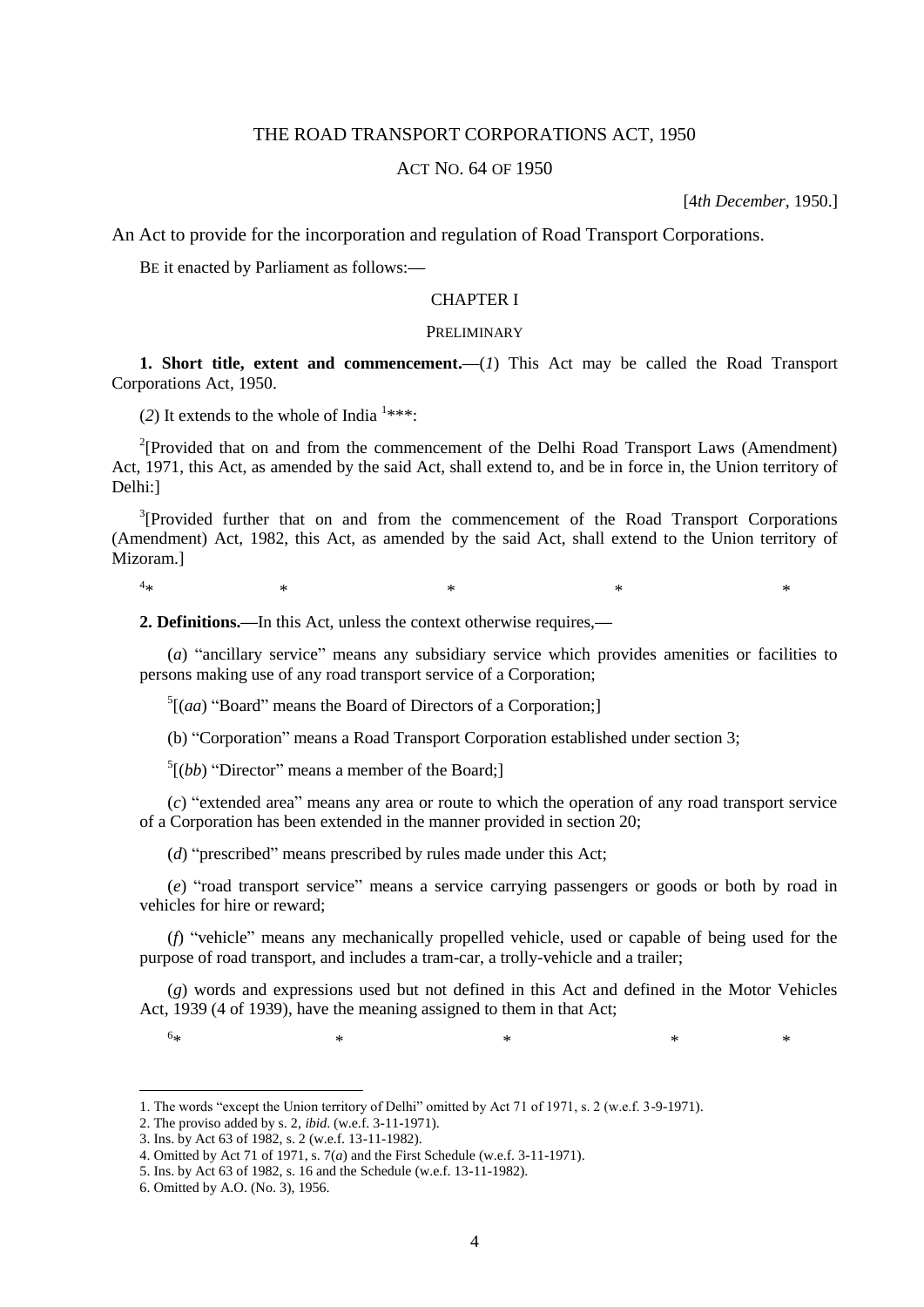#### CHAPTER II

#### ROAD TRANSPORT CORPORATIONS

**3. Establishment of Road Transport Corporations in the States.—**The State Government having regard to—

(*a*) the advantages offered to the public, trade and industry by the development of road transport;

(*b*) the desirability of co-ordinating any form of road transport with any other form of transport;

(*c*) the desirability of extending and improving the facilities for road transport in any area and of providing an efficient and economical system of road transport service therein,

may, by notification in the Official Gazette, establish a Road Transport Corporation for <sup>1</sup>[the whole or any part of the Union territory of Delhi] under such name as may be specified in the notification.

**4. Incorporation.—**Every Corporation shall be a body corporate by the name notified under section 3 having perpetual succession and a common seal, and shall by the said name sue and be sued.

<sup>2</sup>[5. Management of Corporation and Board of Directors.— $(I)$  The general superintendence, direction and management of the affairs and business of a Corporation shall vest in a Board of Directors which, with the assistance of its committees and Managing Director, may exercise all such powers and do all such acts and things as may be exercised or done by the Corporation.

(*2*) The Board shall consist of a Chairman and such other Directors, being not less than five and not more than seventeen, as the State Government may think fit to appoint.

(*3*) The State Government may, if it so thinks fit appoint one of the other Directors as the Vice-Chairman of the Board.

(*4*) Rules made under this Act shall provide for the representation, both of the Central Government and of the State Government concerned, on the Board in such proportion as may be agreed to by both the Government and of appointment by each Government of its own representatives thereto and where the capital of a Corporation is raised by the issue of shares to other parties under sub-section (*3*) of section 23, provision shall also be made for the representation of such shareholders on the Board and the manner in which the representatives shall be elected by such shareholders.

(*5*) The term of office of and the manner of filling casual vacancies among the Directors shall be such as may be prescribed.]

**6.** Disqualifications for being chosen as, or for being, a <sup>3</sup>[Director of a Corporation].— $\frac{4}{1}$ (*1*)] A person shall be disqualified for being chosen as, or for being, a <sup>3</sup>[Director of a Corporation]—

(*a*) if he is found to be a lunatic or a person of unsound mind; or

(*b*) if he has been adjudged insolvent; or

(*c*) if he has been convicted of an offence involving moral turpitude; or

(*d*) if he has, directly or indirectly, any interest in any subsisting contract made with, or in any work being done for, the Corporation except as a shareholder (other than a director) in an incorporated company, provided that where he is a shareholder he shall disclose to the State Government the nature and extent of shares held by him in such company; or

(*e*) if he has any financial interest in any other road transport undertaking.

<sup>1.</sup> Subs. by Act 71 of 1971, s. 7(*a*) and the First Schedule, for "the whole or any part of the State" (w.e.f. 3-9-1971).

<sup>2.</sup> Subs. by Act 63 of 1982, s. 3, for section 5 (w.e.f. 13-11-1982).

<sup>3.</sup> Subs. by s. 4, *ibid*., for "member of a Corporation" (w.e.f. 13-11-1982).

<sup>4.</sup> Section 6 re-numbered as sub-section (*1*) thereof by Act 28 of 1959, s. 2 (w.e.f. 1-9-1959).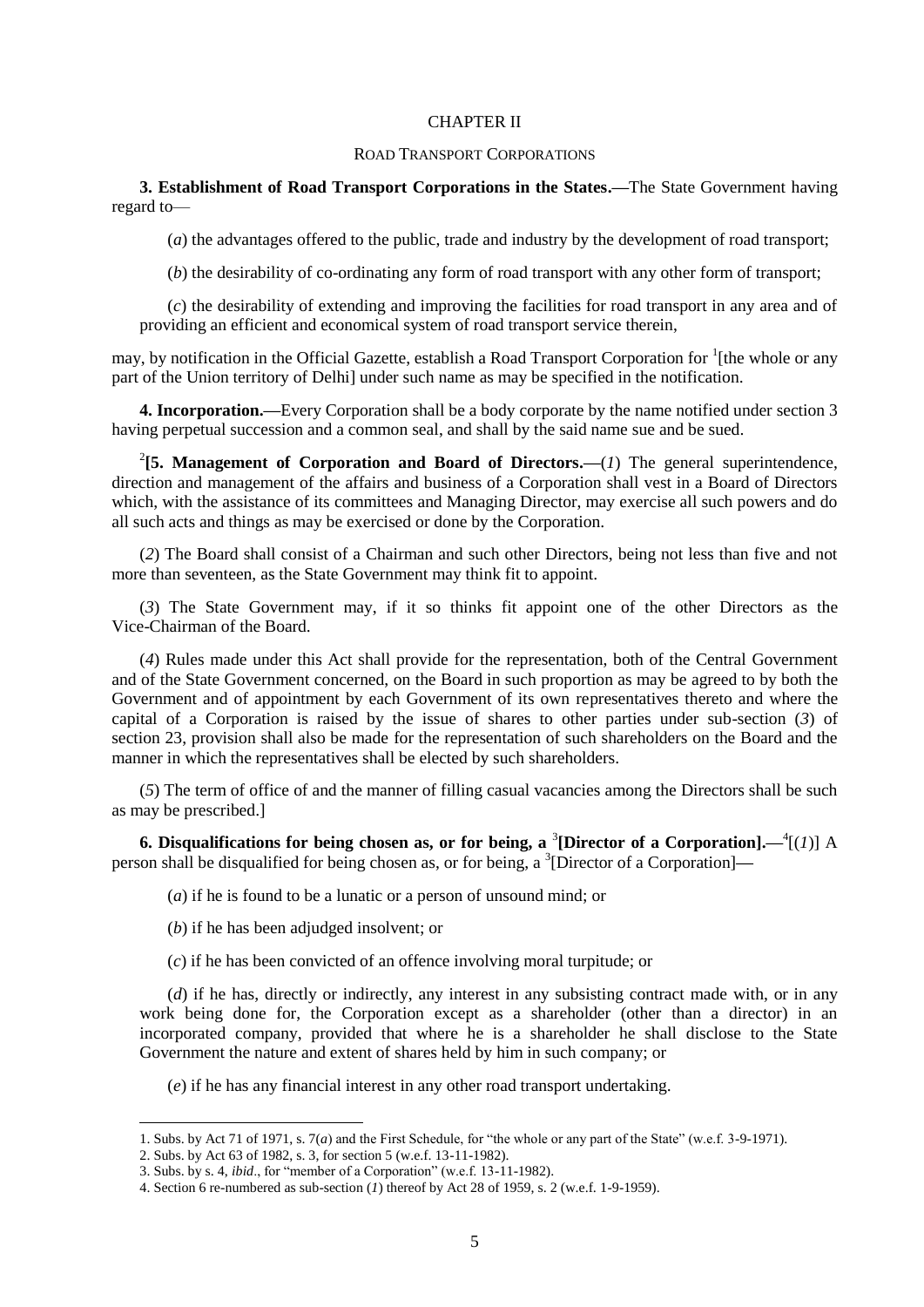$\binom{1}{2}$  Nothing in clause (*d*) of sub-section (*1*) shall be deemed to disqualify the <sup>2</sup>[Managing Director] of a Corporation for being chosen as, or for being, a <sup>3</sup>[Director] thereof.]

<sup>4</sup>[(3) Nothing in clause (*e*) of sub-section (*l*) shall be deemed to disqualify,—

(*a*) any officer or other employee of the Government for being chosen as, or for being, a Director of a Corporation;

(*b*) any officer or other employee of a Corporation for being chosen as, or for being, a Director of another Corporation.]

**7. Resignation of office by the Chairman or a <sup>5</sup>[Director].—The Chairman or any other <sup>5</sup>[Director]** of a Corporation may resign his office by giving notice in writing to the State Government and, on such resignation being accepted by that Government, shall be deemed to have vacated his office.

**8. Removal of Chairman and members from office.—<sup>6</sup>[(***1***)] The State Government may remove** from office the Chairman or any other <sup>7</sup>[Director] of the Corporation who—

(*a*) is or becomes subject to any of the disqualifications mentioned in section 6; or

(*b*) without excuse sufficient in the opinion of the State Government is absent for more than four consecutive meetings of the  ${}^{8}$ [Board].

**\* \* \* \* \***

 $10$ [(2) The State Government may terminate the appointment of any Director after giving him notice for such period (being not less than one month) as may be prescribed:

Provided that the appointment of a Director appointed by the Central Government shall not be terminated under this sub-section without the concurrence of that Government.]

**9. Vacancies amongst members or defect in the constitution not to invalidate acts or proceedings of a Corporation.—No** act or proceeding of a <sup>11</sup>[Corporation or its Board] shall be invalid by reason only of the existence of any vacancy  $12$ [in its Board] or any defect in the constitution thereof.

**10. Temporary association of persons with a <sup>13</sup>[Board] for particular purposes.—(***1***) A <sup>13</sup>[Board]** may associate with itself for any particular purpose in such manner as may be determined by regulations made under this Act any person whose assistance or advice it may desire.

(2) A person associated with it by the  $^{13}$ [Board] under sub-section (*1*) for any purpose shall have a right to take, part in the discussions of the <sup>13</sup>[Board] relevant to that purpose, but shall not have a right to vote at a meeting of the  $^{13}$ [Board].

**11. Meetings of <sup>14</sup>**[Board].—(*1*) A <sup>14</sup>[Board] shall meet at such times and places and shall, subject to the provisions of sub-sections (*2*) and (*3*), observe such rules of procedure in regard to transaction of business at its meetings as may be provided by regulations made under this Act:

Provided that the <sup>14</sup>[Board] shall meet at least once in every three months.

 $9_{\text{sk}}$ 

<sup>1.</sup> Ins. by Act 28 of 1959, s. 2 (w.e.f. 1-9-1959).

<sup>2.</sup> Subs. by Act 63 of 1982, s. 4, for "Chief Executive Officer or General Manager" (w.e.f. 13-11-1982).

<sup>3.</sup> Subs. by s. 4, *ibid*., for "member" (w.e.f. 13-11-1982).

<sup>4.</sup> Ins. by s. 4, *ibid*. (w.e.f. 13-11-1982).

<sup>5.</sup> Subs. by s. 16 and the Schedule, *ibid*., for "member" (w.e.f. 13-11-1982).

<sup>6.</sup> Section 8 re-numbered as sub-section (*1*) thereof by s. 5, *ibid.* (w.e.f 13-11-1982)

<sup>7.</sup> Subs. by s. 5, *ibid.,* for "member" (w.e.f. 13-11-1982).

<sup>8.</sup> Subs. by s. 5, *ibid.,* for "Corporation" (w.e.f. 13-11-1982).

<sup>9.</sup> Omitted by Act 71 of 1971, s. 7(*a*) and the First Schedule (w.e.f. 3-9-1971).

<sup>10.</sup> Ins. by Act 63 of 1982, s. 5 (w.e.f. 13-11-1982).

<sup>11.</sup> Subs. by s. 16 and the Schedule, *ibid.,* for "Corporation" (w.e.f. 13-11-1982).

<sup>12.</sup> Subs. by s. 16 and the Schedule, *ibid.,* for "amongst its members" (w.e.f. 13-11-1982).

<sup>13.</sup> Subs. by s. 16 and the Schedule, *ibid.,* for "Corporation" (w.e.f. 13-11-1982).

<sup>14.</sup> Subs. by s. 16 and the Schedule, *ibid.,* for "Corporation" (w.e.f. 13-11-1982).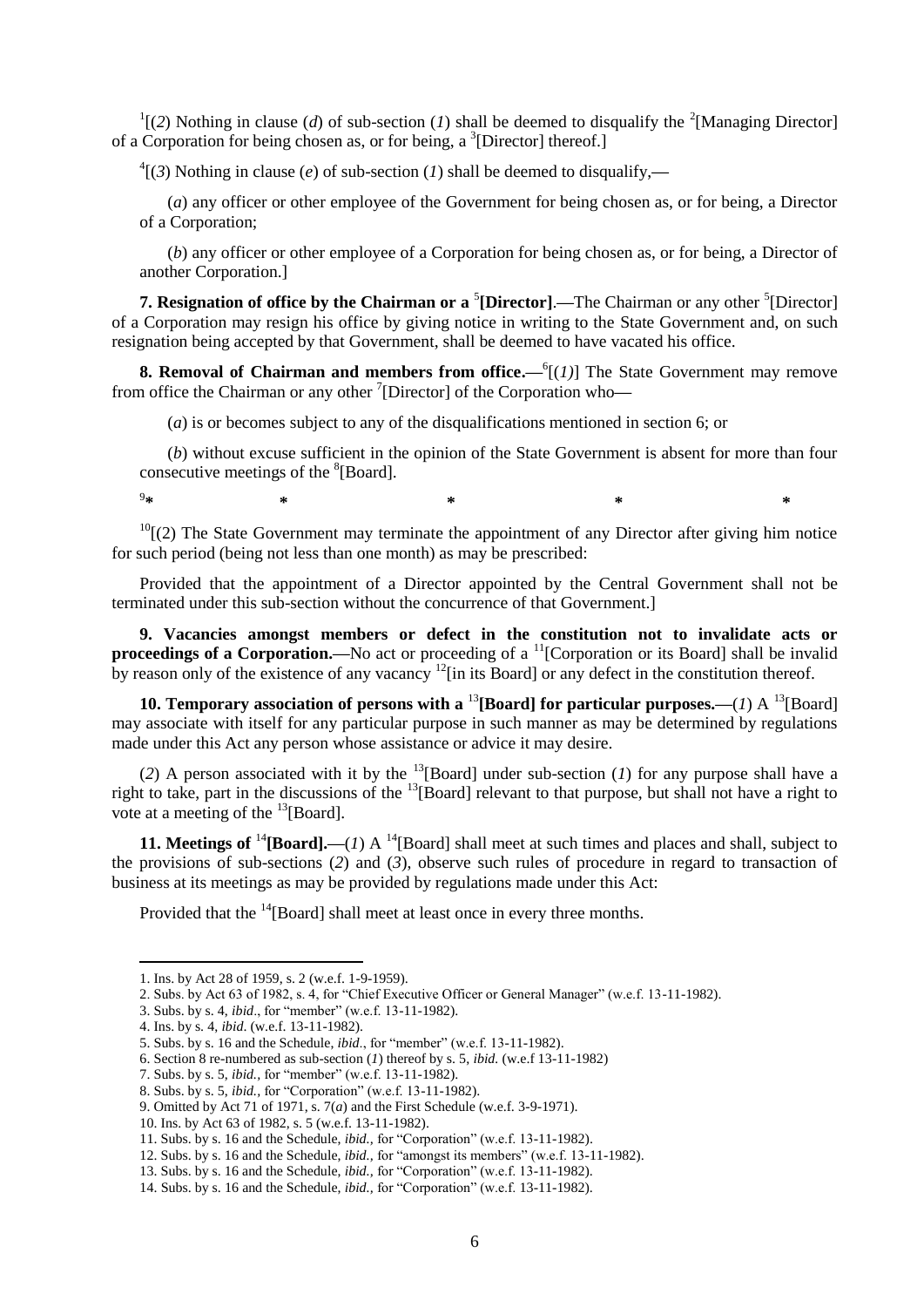(2) The person to preside at a meeting of a <sup>1</sup>[Board] shall be the Chairman thereof, or in his absence from any meeting, the Vice-Chairman, if any, or in the absence of both the Chairman and the Vice-Chairman,  $2$ [such Director as may be chosen by the Directors present] from among themselves to preside.

(3) All questions at a meeting of a <sup>1</sup>[Board] shall be decided by a majority of votes of the members present, and in the case of equality of votes, the Chairman or, in his absence, any other person presiding shall have a second or casting vote.

**12. Power to appoint committees and delegate functions.—** $^{3}$ **[(***1***)] A<sup>4</sup>[Board] may, from time to** time by resolution passed at a meeting**—**

( $a$ ) appoint committees <sup>5</sup>[consisting of Directors] for performing such functions as may be specified in the resolution;

(b) delegate to any such committee or to the  ${}^{6}$ [Chairman, Vice-Chairman, Chief Executive Officer, the General Manager, the Deputy General Manager or the Chief Accounts Officer of the Corporation] subject to such conditions and limitations, if any, as may be specified in the resolution, such of its powers and duties as it may think fit;

 $(c)$  authorised the <sup>7</sup>[Managing Director] <sup>8</sup>[or any other officer of the Corporation] subject to such such conditions and limitations, if any, as may be specified in the resolution to exercise such powers and perform such duties as it may deem necessary for the efficient day-to-day administration of its business.

 $\mathcal{O}_2^9$  (2) The Chairman, Vice-Chairman or Managing Director may delegate any of his powers and duties duties [including powers and duties delegated to him under sub-section  $(I)$ ] to any officer of the Corporation, and the officer to whom such powers and duties are delegated, shall exercise and perform such powers and duties under the control and supervision of the Managing Director.]

<sup>10</sup>[**13. Authentication of orders and other instruments.—**All orders and decisions of the Board shall be authenticated by the signature of the Secretary or by any such other officer of the Corporation as may be authorised in this behalf by the Board or under the regulations made under section 45 and all other instruments issued by a Board shall be authenticated by the signature of the Managing Director or any other officer of the Corporation authorised in like manner in this behalf.]

**14. Officers and servants of the Corporation.—** $\frac{1}{i}$ **[***(1)* **Every Corporation shall have a Managing** Director, a Chief Accounts Officer and a Financial Adviser, appointed by the State Government:

Provided that the same person may be appointed as the Chief Accounts Officer and the Financial Adviser.]

(*2*) A Corporation may appoint <sup>12</sup>[a Secretary and such other officers and employees] as it considers necessary for the efficient performance of its functions.

 $\overline{a}$ 

<sup>1.</sup> Subs. by Act 63 of 1982, s. 16 and the Schedule, for "Corporation" (w.e.f. 13-11-1982).

<sup>2.</sup> Subs. by s. 16 and the Schedule, *ibid.,* for "such member as may be chosen by the members present" (w.e.f. 13-11-1982). 1982).

<sup>3.</sup> Section 12 renumbered as sub-section (*1*) thereof by s. 6, *ibid.* (w.e.f 13-11-1982).

<sup>4.</sup> Subs. by s. 6, *ibid.,* for "Corporation" (w.e.f. 13-11-1982).

<sup>5.</sup> Subs. by s. 6, *ibid.,* for "of its members" (w.e.f. 13-11-1982).

<sup>6.</sup> Subs. by Act 71 of 1971, s. 7(*a*) and the First Schedule, for "Chairman or Vice-Chairman" (w.e.f. 3-9-1971).

<sup>7.</sup> Subs. by Act 63 of 1982, s. 6, for "Chief Executive Officer or General Manager" (w.e.f. 13-11-1982).

<sup>8.</sup> Ins. by Act 28 of 1959, s. 3 (w.e.f. 1-9-1959)

<sup>9.</sup> Ins. by Act 63 of 1982, s. 6 (w.e.f. 13-11-1982).

<sup>10.</sup> Subs. by s. 7, *ibid.,* for s. 13 (w.e.f. 13-11-1982).

<sup>11.</sup> Subs. by s. 8, *ibid.,* for sub-section (*1*) (w.e.f. 13-11-1982).

<sup>12.</sup> Subs. by s. 8, *ibid.,* for "such other officers and servants" (w.e.f. 13-11-1982).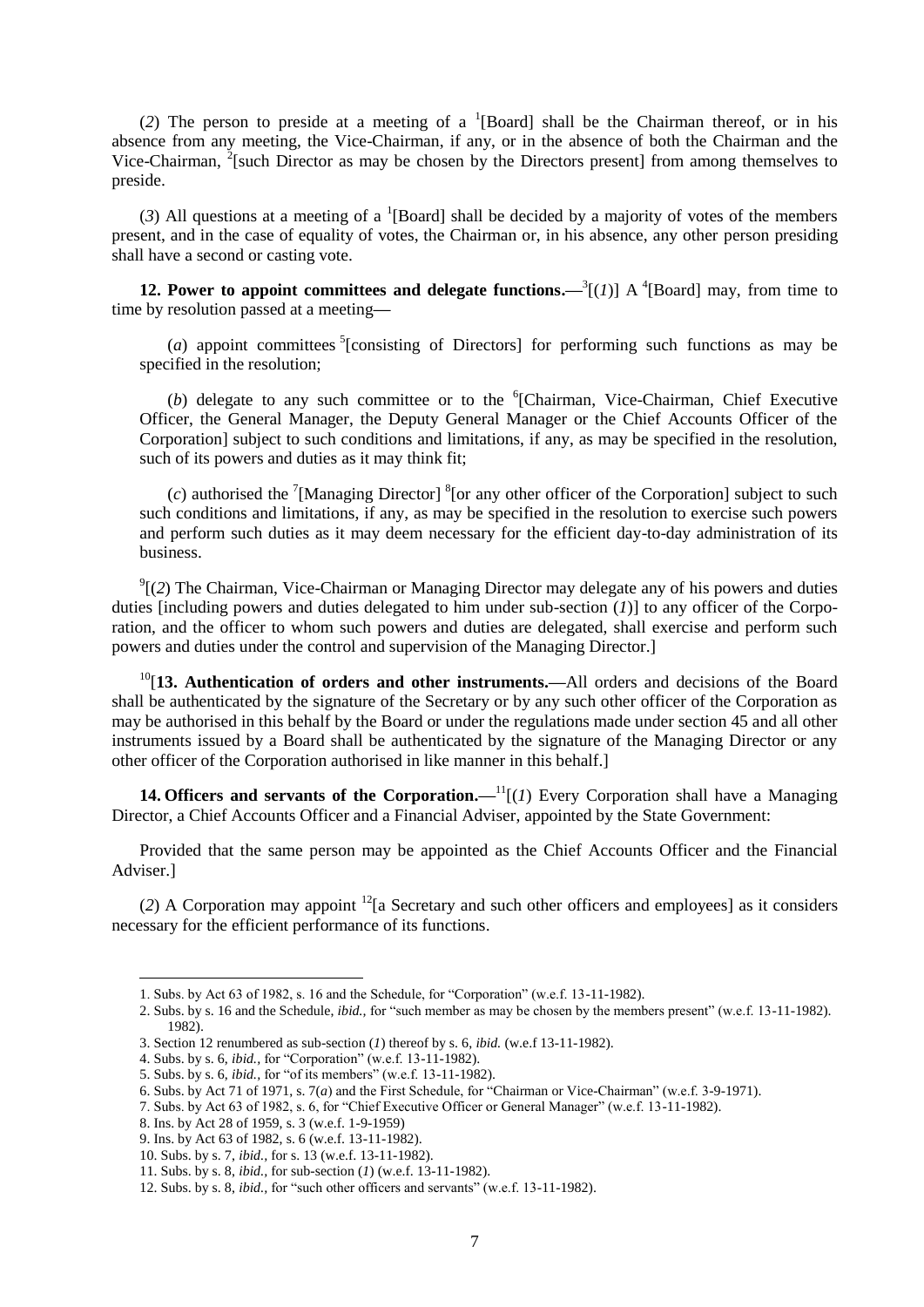$\frac{1}{3}$  The conditions of appointment and service and the scales of pay of the officers and employees of of a Corporation shall**—**

(*a*) as respects the Managing Director, the Chief Accounts Officer and the Financial Adviser, or, as the case may be, the Chief Accounts Officer-cum-Financial Adviser, be such, as may be prescribed, and

(*b*) as respects the other officers and employees, be such, as may, subject to the provisions of section 34, be determined by regulations made under this Act.]

2 [**15. Managing Director, Chief Accounts Officer and Financial Adviser.—**(*1*) The Managing Director shall be the executive head of the Corporation and all other officers and employees of the Corporation shall be subordinate to him.

(*2*) The Managing Director shall obtain the views of the Chief Accounts Officer and the Financial Adviser or, as the case may be, the Chief Accounts Officer-cum-Financial Adviser, on every proposal involving revenues, or expenditure from the fund, of the Corporation and shall cause such views to be placed before the Board prior to the consideration of such proposal by the Board.]

**16. General disqualification of all officers and servants.—**No person who has directly or indirectly, by himself or his partner or agent, any share or interest in any contract, by or on behalf of a Corporation, or in any other road transport undertaking shall become or remain an <sup>3</sup>[officer or other employee] of the Corporation.

**17. Appointment of Advisory Council.—**The State Government may, after ascertaining the views of the Corporation, by notification in the Official Gazette, constitute one or more Advisory Councils consisting of such number of persons, on such terms, and for the purpose of advising the Corporation on such matters, as may be specified in that notification.

# 4 [CHAPTER IIA

#### SUBSIDIARY CORPORATIONS

**17A. Establishment of subsidiary corporations.—**(*1*) Where a Corporation (hereinafter in this section referred to as the parent Corporation) is satisfied that it is expedient or necessary so to do for the more efficient discharge of its functions under this Act, it may, with the concurrence of the State Government and the Central Government, frame by notification in the Official Gazette a scheme or schemes providing for the establishment of one or more subsidiary corporations.

(*2*) A scheme framed under sub-section (*1*) shall specify the subsidiary corporation or corporations which shall become established thereunder, the date or dates with effect from which they shall be so established, the powers and functions of the parent Corporation which such subsidiary corporation or corporations may exercise and discharge, the conditions and limitations subject to which such powers may be exercised, the management of the affairs of each such subsidiary corporation by a Board of Directors, the capital of each such subsidiary corporation and all other matters relating to such subsidiary corporations corresponding to the various matters for which provisions have been made in this Act with respect to the parent Corporation:

Provided that—

**.** 

(*a*) no subsidiary corporation shall start operation on any new route without the previous approval of the parent Corporation;

(*b*) the representatives of the Central Government on the Board of Directors of a subsidiary corporation shall be in proportion to its contribution to the capital of the parent Corporation;

<sup>1.</sup> Subs. by Act 63 of 1982, s. 8, for sub-section (*3*) (w.e.f. 13-11-1982).

<sup>2.</sup> Subs. by s. 9, *ibid.,* for section 15 (w.e.f. 13-11-1982).

<sup>3.</sup> Subs. by s. 16 and the Schedule, *ibid.,* for "officer or servant" (w.e.f. 13-11-1982).

<sup>4.</sup> Ins. by s. 10, *ibid.* (w.e.f. 13-11-1982).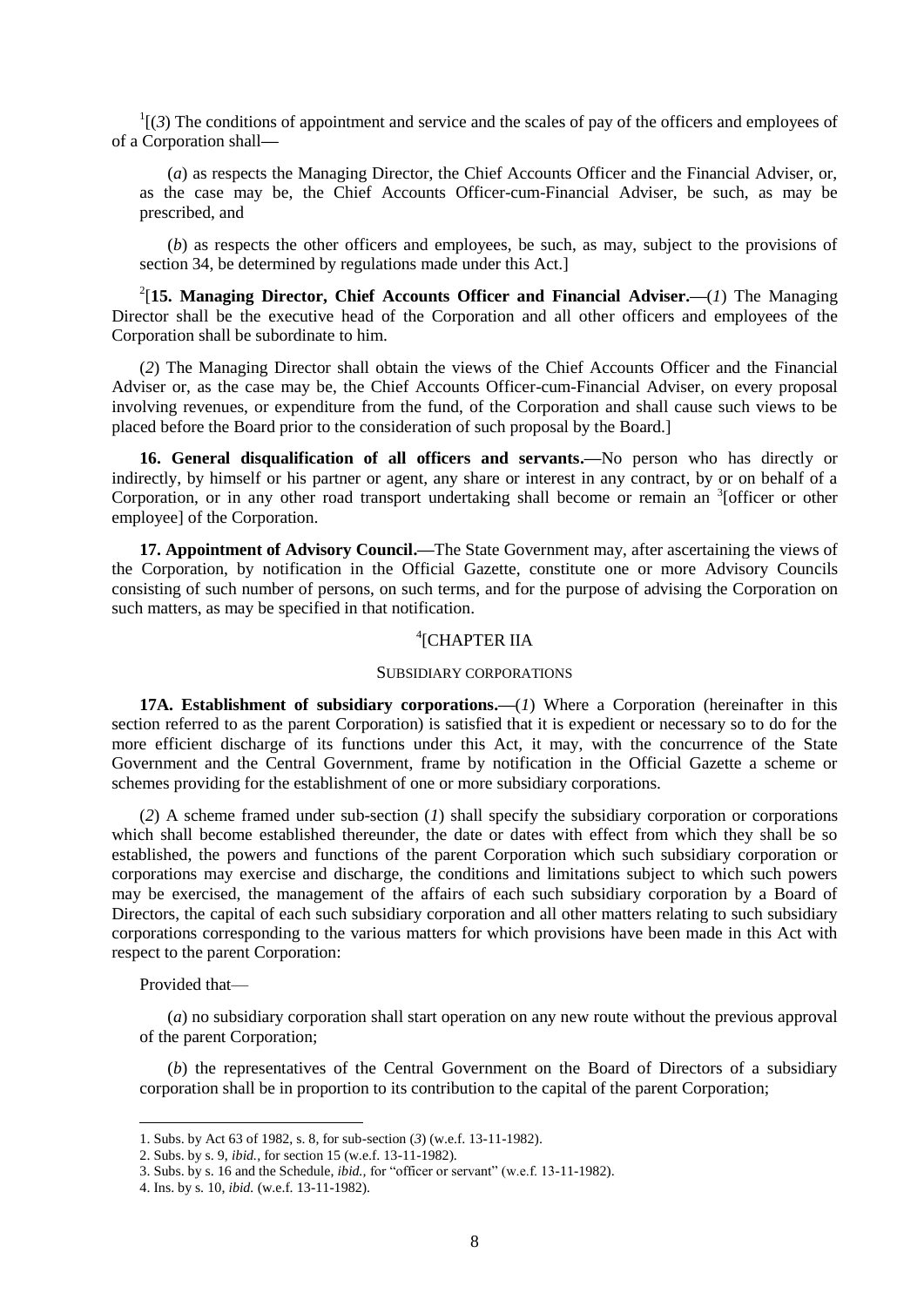(*c*) the liability of the Central Government to provide contribution to the capital of the subsidiary corporation or to the parent Corporation shall not be increased without the approval of the Central Government;

(*d*) a subsidiary corporation shall have a Managing Director, a Chief Accounts Officer and a Financial Adviser or a Chief Accounts Officer-cum-Financial Adviser, and such officers shall be appointed by the State Government;

(*e*) the State Government and the parent Corporation shall have power to give directions to a subsidiary corporation in respect of any matter, including directions relating to recruitment conditions of service and training of the employees of the subsidiary corporation, wages to be paid to such employees, reserves to be maintained by the subsidiary corporation;

(*f*) the capital budget, the revenue budget and the annual development plans of a subsidiary corporation shall be submitted for approval to the parent Corporation and where such budget or plan involves any deficit, also to the State Government.

(*3*) Every subsidiary corporation established under a scheme framed under sub-section (*1*) shall be a body corporate, by the name specified in the scheme having perpetual succession and a common seal and shall by the said name sue and be sued.]

### CHAPTER III

### POWERS AND DUTIES OF CORPORATION

**18. General duty of Corporation.—**It shall be the general duty of a Corporation so to exercise its powers as progressively to provide or secure or promote the provision of, an efficient, adequate, economical and properly co-ordinated system of road transport services in the <sup>1</sup>[Union territory of Delhi or part thereof] for which it is established and in any extended area:

Provided that nothing in this section shall be construed as imposing on a Corporation, either directly or indirectly, any form of duty or liability enforceable by proceedings before any Court or Tribunal to which it would not otherwise be subject.

**19. Powers of Corporation.—**(*1*) Subject to the provisions of this Act, a Corporation shall have power**—**

(*a*) to operate road transport services in the  $^{2}$ [Union territory of Delhi] and in any extended area;

(*b*) to provide for any ancillary service;

(*c*) to provide for its employees suitable conditions of service including fair wages, establishment of provident fund, living accommodation, places for rest and recreation and other amenities;

 $3\cdot$   $(d)$  to authorise the issue of passes to its employees and other persons either free of cost or at concessional rates and on such conditions as it may deem fit to impose;

(*e*) to authorise the grant of refund in respect of unused tickets and concessional passes.]

(*2*) Subject to the provisions of this Act, the powers conferred by sub-section (*1*) shall include power**—**

(*a*) to manufacture, purchase, maintain and repair rolling stock, vehicles, appliances, plant, equipment or any other thing required for the purpose of any of the activities of the Corporation referred to in sub-section (*1*);

*Explanation*.**—**In this clause, the expression "manufacture" does not include the construction of the complete unit of a motor vehicle except for purposes of experiment or research;

<sup>1.</sup> Subs. by Act 71 of 1971, s. 7(*a*) and the First Schedule, for "State or part of the State" (w.e.f. 3-9-1971).

<sup>2.</sup> Subs. by s. 7(*a*) and the First Schedule, *ibid*., for "State" (w.e.f. 3-9-1971).

<sup>3.</sup> Ins. by Act 28 of 1959, s. 4 (w.e.f. 1-9-1959)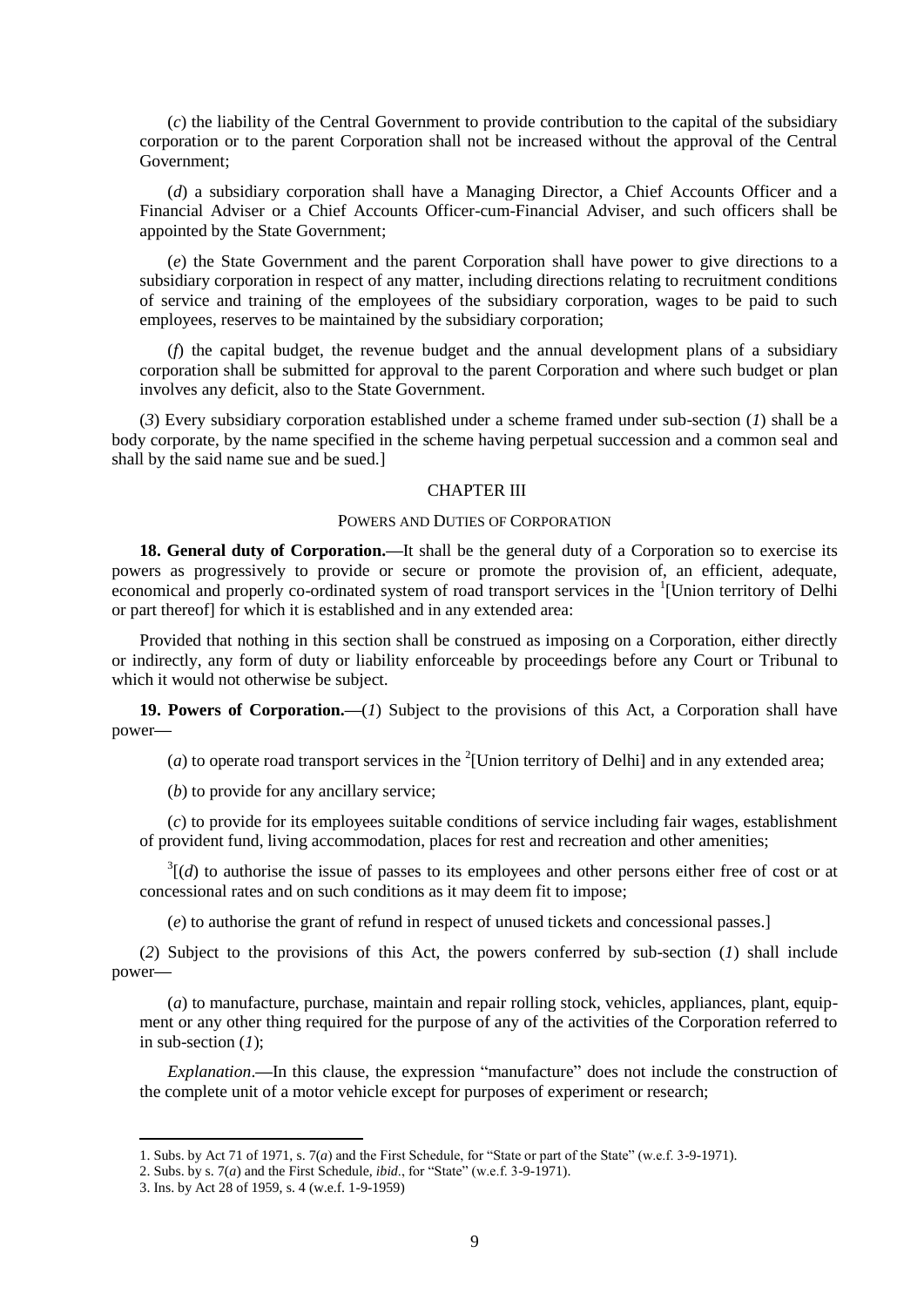(*b*) to acquire and hold such property, both movable and immovable, as the Corporation may deem necessary for the purpose of any of the said activities, and to lease, sell or otherwise transfer any property held by it;

(*c*) to prepare schemes for the acquisition of, and to acquire, either by agreement or compulsorily in accordance with the law of acquisition for the time being in force in the  $\frac{1}{2}$ [Union territory of Delhi] and with such procedure as may be prescribed, whether absolutely or for any period, the whole or any part of any undertaking of any other person to the extent to which the activities thereof consist of the operation of road transport services in  $2$ [that Union territory] or in any extended area;

(*d*) to purchase by agreement or to take on lease or under any form of tenancy any land and to erect thereon such buildings as may be necessary for the purpose of carrying on its undertaking;

 $(e)$  to authorise the disposal of scrap vehicles, old tyres, used oils,  $3$ [any other stores of scrap value, or such other stores as may be declared to be obsolete in the prescribed manner].

(*f*) to enter into and perform all such contracts as may be necessary for the performance of its duties and the exercise of its powers under the Act;

(*g*) to purchase vehicles of such type as may be suitable for use in the road transport services operated by the Corporation;

(*h*) to purchase or otherwise secure by agreement vehicles, garages, sheds, office buildings, depots, land, workshops, equipment, tools, accessories to and spare parts for vehicles, or any other article owned or possessed by the owner of any other undertaking for use thereof by the Corporation for the purposes of its undertaking;

(*i*) to do anything for the purpose of advancing the skill of persons employed by the Corporation or the efficiency of the equipment of the Corporation or of the manner in which that equipment is operated, including the provision by the Corporation, and the assistance by the Corporation to others for the provision of facilities or training, education and research;

(*j*) to enter into and carry out agreements with any person carrying on business as a carrier of passengers or goods providing for the carriage of passengers or goods on behalf of the Corporation by that other person at a thorough fare or freight.

(*k*) to provide facilities for the consignment, storage and delivery of goods;

(*l*) to enter into contracts for exhibition of posters and advertising boards on and in the vehicles and premises of the Corporation and also for advertisement on tickets and other forms issued by the Corporation to the public;

(*m*) with the prior approval of the State Government to do all other things to facilitate the proper carrying on of the business of the Corporation.

 $<sup>4</sup>$ [(*n*) to determine with the previous approval of the State Government, and in case of a road</sup> transport service operated in any extended area, also with the previous approval of the Government of the State within which such extended area is situated, fares and freights for the carriage of passengers and goods in any road transport service provided by the Corporation.]

(*3*) Nothing in this section shall be construed as authorising a Corporation, except with the previous approval of the State Government**—**

(*i*) to manufacture or maintain anything which is not required directly or indirectly for use for the purpose of the undertaking of the Corporation or to repair, store, or provide any service for, any vehicle which does not belong to the Corporation or is not used directly or indirectly for the purpose of its undertaking;

<sup>1.</sup> Subs. by Act 71 of 1971, s. 7(*a*) and the First Schedule, for "State concerned" (w.e.f. 3-9-1971).

<sup>2.</sup> Subs. by s. 7(*a*) and the First Schedule, *ibid.,* for "that State" (w.e.f. 3-9-1971).

<sup>3.</sup> Subs. by Act 63 of 1982, s. 11, for "or any other stores of scrap value" (w.e.f. 13-11-1982).

<sup>4.</sup> Ins. by Act 71 of 1971, s. 7(*a*) and the First Schedule (w.e.f. 13-11-1971).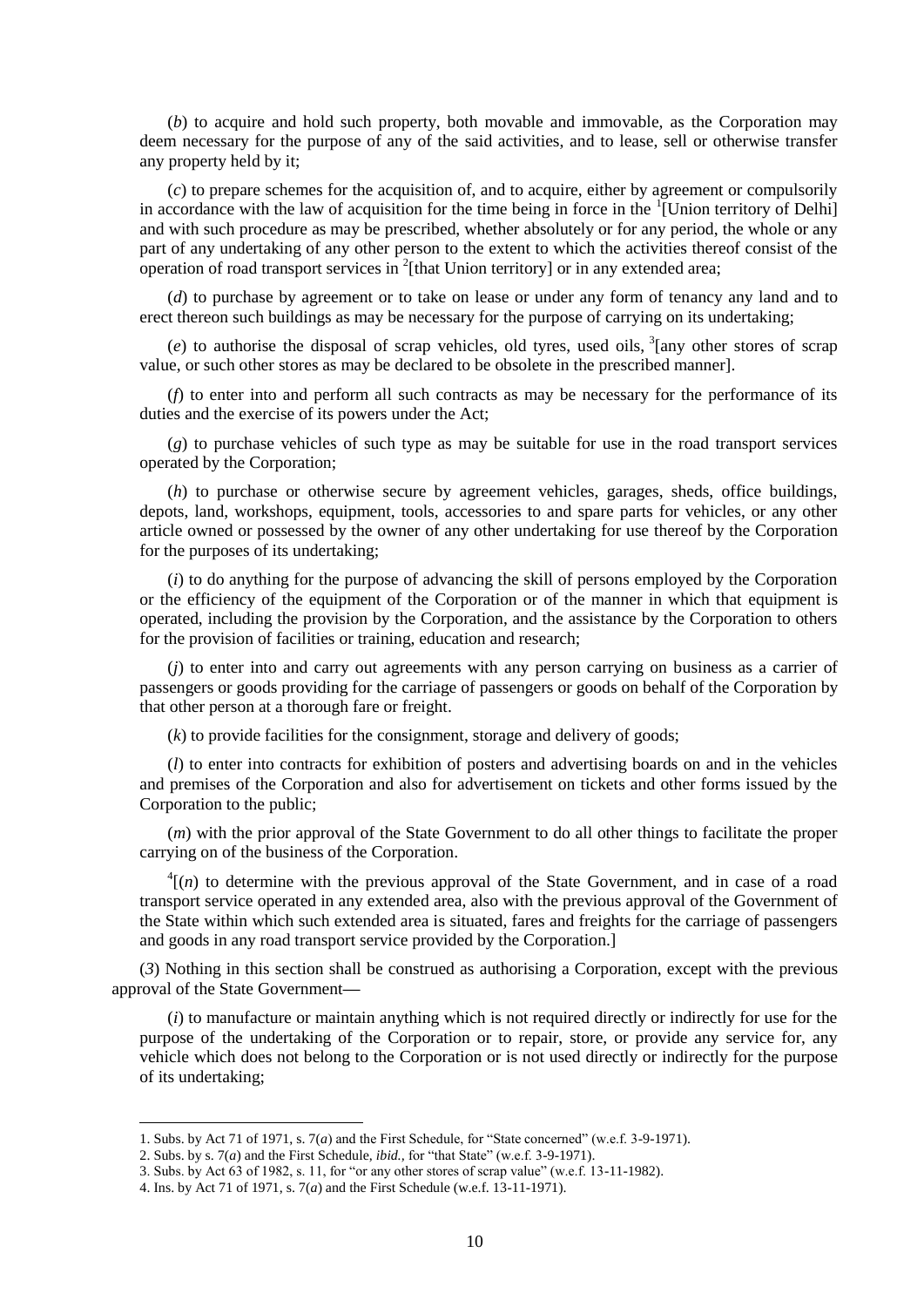(*ii*) to purchase any vehicle for the purpose of sale to another person;

(*iii*) to sell or supply to any person lubricants, spare parts, or equipment for or accessories to, vehicles;

(*iv*) to let vehicles on hire for the carriage of passengers or goods except as expressly provided by or under this Act.

(*4*) Except as otherwise provided by this Act nothing in the foregoing provisions shall be construed as authorising the Corporation to disregard any law for the time being in force.

(*5*) Where a Corporation acquires the whole or any part of an undertaking of any other person, the Corporation shall, in appointing its <sup>1</sup>[officers and other employees] take into consideration the claims of employees employed in that undertaking.

(*6*) The provisions of this section shall not be construed as limiting any power of a Corporation conferred by or under any subsequent provision of this Act.

<sup>2</sup>[19A. Disposal of unclaimed articles and property.—(*1*) When any articles or goods have come into the possession of a Corporation for carriage or otherwise and are not claimed by the owner or any other person appearing to the Corporation to be entitled thereto, the Corporation shall, if such owner or other person is known, cause a notice to be served upon him requiring him to remove the articles or goods within seven days of the service of such notice.

(*2*) If such owner or other person is not known or the notice cannot be served upon him or he does not comply with the requisition in the notice, the Corporation may, after the expiration of such period as may be specified by regulation made under this Act, sell the articles or goods by public auction and shall, after deducting from the sale-proceeds expenses for holding the sale or any amount which may be due to the Corporation, credit the surplus sale-proceeds, if any, to the Fund of the Corporation; and the sale-proceeds so credited may be paid on demand to any person who establishes his right thereto in a court of competent jurisdiction or within one year of such sale to the satisfaction of the Corporation.

**19B. Corporation to obtain the approval of the Central Government in certain cases.—**In the exercise of any of its powers under this Act, the Corporation shall not incur on any single work, service or scheme or for any other purpose a capital expenditure of more than twenty-five lakhs of rupees except with the previous approval of the Central Government.]

**20. Extension of the operation of the road transport service of a Corporation to areas within another State.—**(*1*) If a Corporation considers it to be expedient in the public interest to extend the operation of any of its road transport services to any route or area situated within another State, it may, with the permission of the State Government, negotiate with the Government of the other State regarding the proposed extension.

(*2*) If the Government of the other State approves the proposed extension, the Corporation shall prepare a scheme for the purpose and forward the same to the other Government for its consent, and after such consent has been received, the Corporation may, with the previous approval of the State Government, sanction the scheme.

(*3*) After the scheme has been so sanctioned, it shall be competent for the Corporation to extend the operation of its road transport service to such route or area and when the operation of such service is so extended, the Corporation shall operate the service on that route or in that area subject to the provisions of any law in force in the other State within which such route or area is situated.

(*4*) The Corporation may, from time to time, alter or extend the scheme sanctioned under sub-section (*2*) by a supplementary scheme prepared and sanctioned in the manner provided in the foregoing provisions of this section.

<sup>1.</sup> Subs. by Act 63 of 1982, s. 11, for "officers and servants" (w.e.f. 13-11-1982).

<sup>2.</sup> Ins. by Act 71 of 1971, s. 7(*a*) and the First Schedule (w.e.f. 3-9-1971).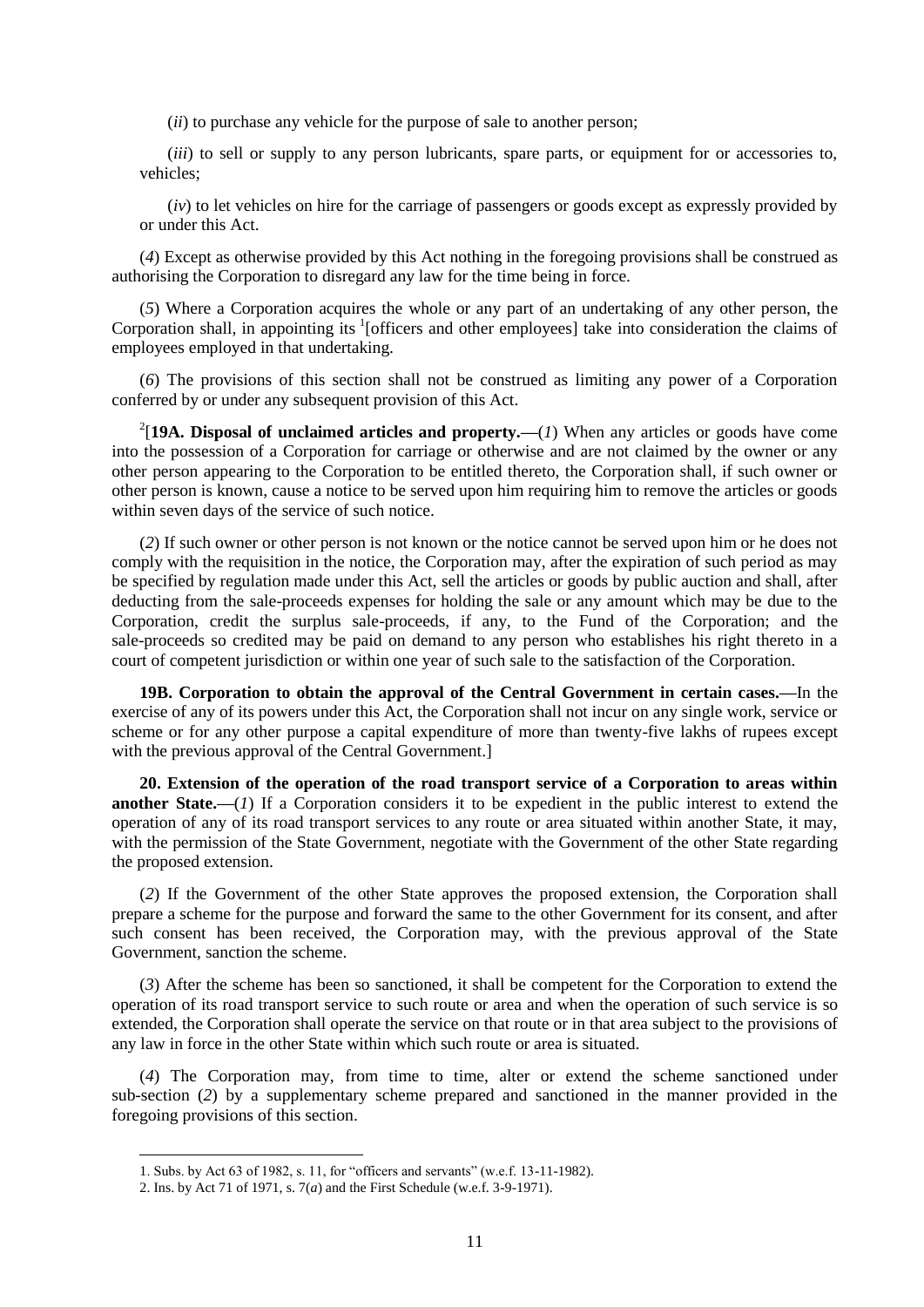**21. Carriage of mails.—**Notwithstanding anything contained in the Motor Vehicles Act, 1939 (4 of 1939), a Corporation shall, if so required by the Central Government, carry mails at such rates and on such terms and conditions as may be specified in this behalf by  $\frac{1}{1}$ [that Government].

# CHAPTER IV

#### FINANCE, ACCOUNTS AND AUDIT

**22. General principle of Corporation's finance.—**It shall be the general principle of a Corporation that in carrying on its undertaking it shall act on business principles.

**23. Capital of the Corporation.**  $-2[(1)$  The State Government may provide to a Corporation established by that Government any capital that may be required by the Corporation for the purpose of carrying on its undertaking or for purposes connected therewith on such terms and conditions, not inconsistent with the provisions of this Act, as that Government may determine.]

 $3(2)$  The Corporation may, whether or not any capital is provided to it under sub-section (*1*), raise by the issue of shares such capital (hereafter in this section referred to as the "authorised share capital") as may be authorised in this behalf by the State Government:

Provided that where any capital is provided to the Corporation under sub-section (*1*), no capital may be raised under this sub-section without the previous approval of the Central Government.

(*2A*) Any capital raised under sub-section (*2*) with the previous approval of the Central Government may be,**—**

(*a*) in addition to the capital provided to the Corporation under sub-section (*1*);

(*b*) subscribed to by the Central Government or the State Government, as the case may be, by converting the whole or any part of the capital provided [whether before or after the commencement of the Road Transport Corporations (Amendment) Act, 1982] to the Corporation by that Government under sub-section (*1*).]

(3) The  $\textsuperscript{4}$  [authorised share capital] of the Corporation shall be divided into such number of shares as the State Government may determine; and the number of shares which shall be subscribed by the State Government, <sup>5\*\*\*</sup> and other parties (including persons whose undertakings have been acquired by the Corporation) shall also be determined by the State Government <sup>5</sup>\*\*\*.

(*4*) The allotment of shares to other parties mentioned in sub-section (*3*) shall be made by the Corporation in such manner as may be prescribed.

(*5*) The shares of the Corporation shall not be transferable except in accordance with the rules made under this Act.

(*6*) The Corporation may at any time, with the previous approval of the State Government, redeem the shares issued to the other parties under sub-section (*4*) in such manner as may be prescribed.

**24. Additional capital of the Corporation.—**If, after the issue of shares under section 23 a Corporation requires any further capital, the Corporation may, with the previous sanction of the State Government, raise such additional capital by the issue of new shares and the provisions of sub-sections  $(2)$ , <sup>6</sup> $[(2A)]$  (3), (4), (5) and (6) of the said section shall apply to the issue of such shares.

**25. Guarantee by the State Government.—**The shares of a Corporation shall be guaranteed by the State Government as to the payment of the principal and the payment of the annual dividend at such minimum rate as may be fixed by the State Government by notification published in the Official Gazette at the time of issuing the shares.

<sup>1.</sup> Subs. by Act 71 of 1971, s. 7(*a*) and the First Schedule, for "The Central Government in consultation with the State Government" (w.e.f. 13-11-1971).

<sup>2.</sup> Subs. by s. 7 (*a*) and the First Schedule, *ibid.,* for sub-section (*1*) (w.e.f. 13-11

<sup>3.</sup> Subs. by Act 63 of 1982, s. 12, for sub-section (*2*) (w.e.f. 13-11-1982).

<sup>4.</sup> Subs. by s. 12, *ibid.,* for "authorised capital" (w.e.f. 13-11-1982).

<sup>5.</sup> Omitted by Act 71 of 1971, s. 7(*a*) and the First Schedule (w.e.f. 3-9-1971).

<sup>6.</sup> Ins. by Act 63 of 1982, s. 16 and the Schedule (w.e.f. 13-11-1982).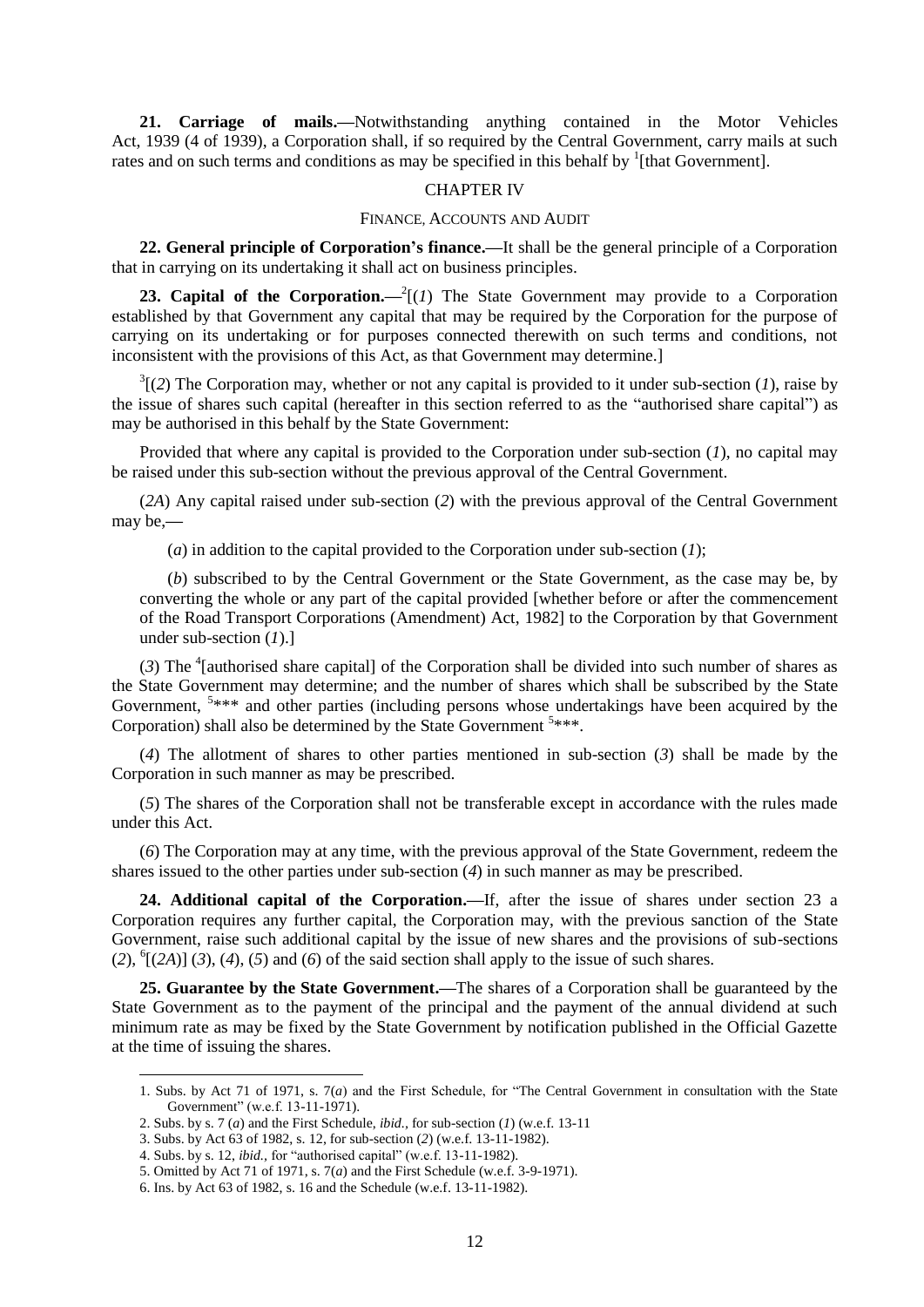<sup>1</sup>[26. Borrowing powers.—A Corporation may, with the previous approval of the State Government, borrow money for the purpose of raising its working capital or meeting any expenditure of a capital nature in the open market or from a corresponding new bank constituted under section 3 of the Banking Companies (Acquisition and Transfer of Undertakings) Act, 1970 (5 of 1970), or section 3 of the Banking Companies (Acquisition and Transfer of Undertakings) Act, 1980 (40 of 1980), a State Finance Corporation, established under section 3 of the State Financial Corporations Act, 1951 (63 of 1951), the Industrial Finance Corporation of India, established under section 3 of the Industrial Finance Corporation Act, 1948 (15 of 1948), the Industrial Development Bank of India, established under section 3 of the Industrial Development Bank of India Act, 1964 (18 of 1964), the Life Insurance Corporation of India, established under section 3 of the Life Insurance Corporation Act, 1956 (31 of 1956), or any other financial institution providing credit which is subject to the control of the Reserve Bank of India.]

**27. Fund of the Corporation.—**(*1*) Every Corporation shall have its own fund and all receipts of the Corporation shall be carried thereto and all payments by the Corporation shall be made therefrom.

(*2*) Except as otherwise directed by the State Government, all moneys belonging to that fund shall be deposited in the Reserve Bank of India or with the agents of the Reserve Bank of India, <sup>2</sup>[or with the corresponding new banks constituted under section 3 of the Banking Companies (Acquisition and Transfer of Undertakings) Act, 1970 (5 of 1970), or section 3 of the Banking Companies (Acquisition and Transfer of Undertakings) Act, 1980 (40 of 1980)] or invested in such securities as may be approved by the State Government.

**28. Payment of interest and dividend.**—(*1*) Where  ${}^{3}$ [the whole or part of the capital of a Corporation] is provided by the Central Government and the State Government under sub-section (*1*) of section 23, the Corporation shall pay interest on such capital at such rate as may, from time to time, be fixed by the State Government  $4**$  and such interest shall be deemed to be a part of the expenditure of the Corporation.

(*2*) Where the Corporation 5 [raises the whole or any part of its capital] by issue of shares, it shall pay dividend on such shares at such rate as may, from time to time, be fixed by the Corporation, subject to any general limitations which may have been imposed by the State Government  $4***$ , and such dividend shall be deemed to be a part of the expenditure of the Corporation.

**29. Provision for depreciation and reserve and other funds.—**(*1*) A Corporation shall make such provisions for depreciation and for reserve and other funds as the State Government may, from time to time, direct.

(*2*) The management of the said funds, the sums to be carried from time to time to the credit thereof and the application of the moneys comprised therein shall be determined by the Corporation:

Provided that no fund shall be utilised for any purpose other than that for which it was created without the previous approval of the State Government.

**30. Disposal of net profits.—**After making provision for payment of interest and dividend under section 28 and for depreciation, reserve and other funds under section 29, a Corporation may utilise such percentage of its net annual profits as may be specified in this behalf by the State Government for the provision of amenities to the passengers using the road transport services, welfare of labour employed by the Corporation and for such other purposes as may be prescribed with the previous approval of the Central Government, <sup>6</sup>[and out of the balance such amount as may, with the previous approval of the State Government  $4***$ , be specified in this behalf by the Corporation, may be utilised for financing the expansion programmes of the Corporation and the remainder, if any, shall be made over to the State Government for the purpose of road development].

<sup>1.</sup> Subs. by Act 63 of 1982, s. 13, for section 26 (we.f. 13-11-1982).

<sup>2.</sup> Ins. by s. 14, *ibid.* (w.e.f. 13-11-1982).

<sup>3.</sup> Subs. by s. 16 and the Schedule, *ibid.,* for "the capital of a Corporation" (w.e.f. 13-11-1982).

<sup>4.</sup> Omitted by Act 71 of 1971, s. 7(*a*) and the First Schedule (w.e.f. 3-9-1971).

<sup>5.</sup> Subs. by Act 63 of 1982, s. 16 and the Schedule, for "raises its capital" (w.e.f. 13-11-1982).

<sup>6.</sup> Subs. by Act 28 of 1959, s. 6, for "and the balance shall be made over to the State Government for the purpose of road development" (w.e.f. 1-9-1959).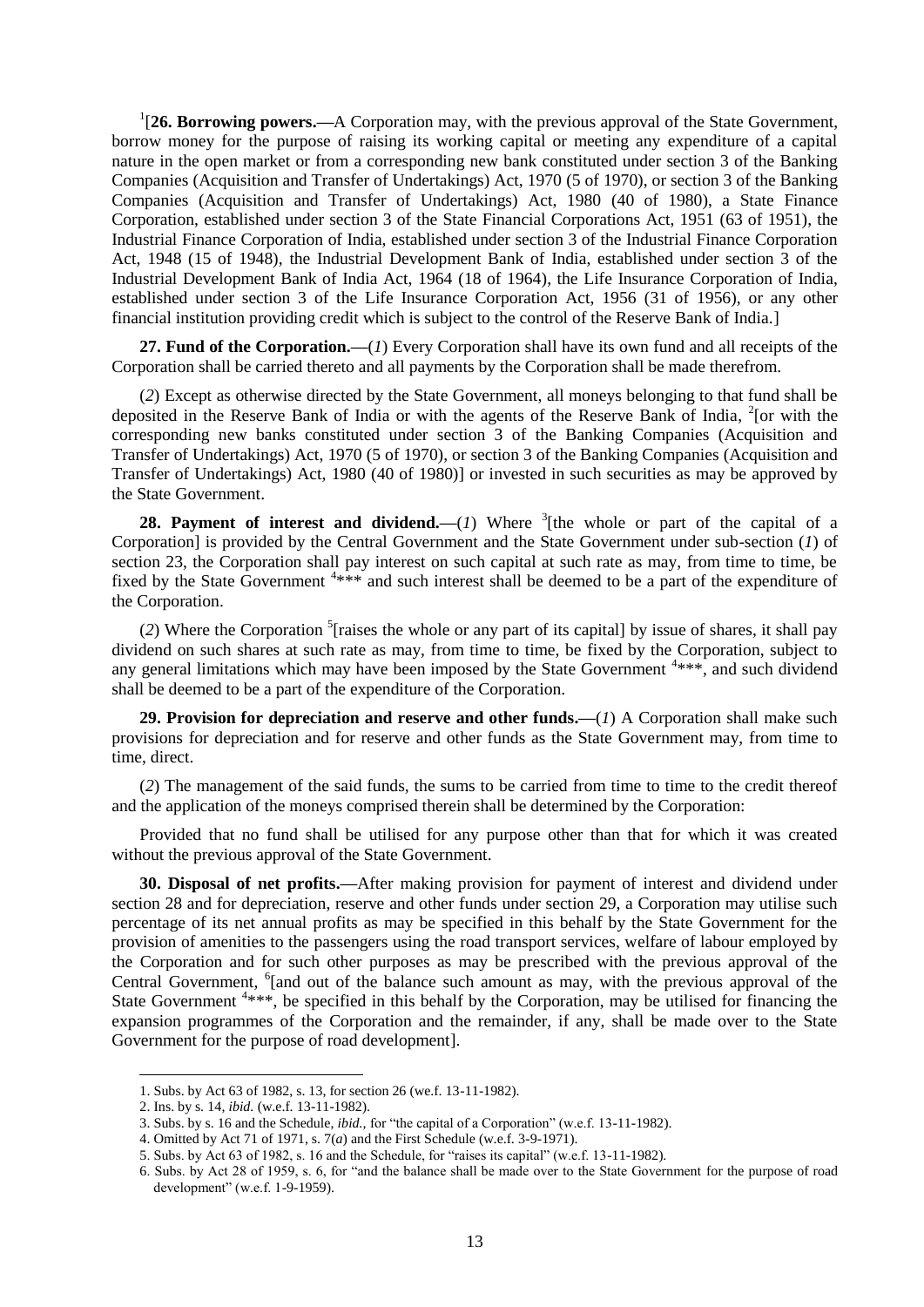**31. Power of the Corporation to spend.—**A Corporation shall have power to spend such sums as it thinks fit on objects authorised under this Act and such sums shall be treated as expenditure payable out of the fund of the Corporation.

**32. Budget.—**(*1*) Every Corporation shall, by such date in each year as may be prescribed, prepare and submit to the State Government for approval a budget for next financial year showing the estimated receipts and expenditure during that financial year in such form as may be prescribed.

(*2*) Subject to the provisions of sub-sections (*3*) and (*4*), no sum shall be expended by or on behalf of a Corporation unless the expenditure of the same is covered by a current budget grant approved by the State Government.

(*3*) 1 [Subject to such conditions and restrictions as may be specified in this behalf by the State Government, a Corporation may sanction] any re-appropriation within the grant from one head of the expenditure to another or from a provision made for one scheme to that in respect of another, subject to the condition that the aggregate budget grant is not exceeded.

(*4*) A Corporation may, within such limits and subject to such conditions as may be prescribed, incur expenditure in excess of the limit provided in the budget approved by the State Government under any head of expenditure or in connection with any particular scheme.

<sup>2</sup>[33. Accounts and audit.— $(I)$  The Corporation shall maintain proper accounts and other records and prepare an annual statement of accounts including the profit and loss account and the balance sheet in such form as may be prescribed by the State Government in consultation with the Comptroller and Auditor-General of India.

(*2*) The accounts of a Corporation shall be audited annually by the Comptroller and Auditor-General of India or his nominee and any expenditure incurred by him in connection with such audit shall be payable by the Corporation to the Comptroller and Auditor-General of India.

(*3*) The Comptroller and Auditor-General of India and any person appointed by him in connection with the audit of the accounts of a Corporation shall have the same rights, privileges and authority in connection with such audit as the Comptroller and Auditor-General of India has in connection with the audit of the Government accounts, and, in particular, shall have the right to demand the production of books, accounts, connected vouchers and other documents and papers and to inspect any of the offices of the Corporation.

(*4*) The accounts of the Corporation as certified by the Comptroller and Auditor-General of India or any person appointed by him in this behalf together with the audit report thereon shall be forwarded annually to the State Government; and that Government shall cause the same to be laid before <sup>3</sup>[each House of Parliament].]

### CHAPTER V

#### **MISCELLANEOUS**

**34. Directions by the State Government.—**(*1*) The State Government may, after consultation with a Corporation established by such Government, give to the Corporation general instructions to be followed by the Corporation, and such instructions may include directions relating to the recruitment, conditions of service and training of its employees, wages to be paid to the employees, reserves to be maintained by it and disposal of its profits or stocks.

(*2*) In the exercise of its powers and performance of its duties under this Act, the Corporation shall not depart from any general instructions issued under sub-section (*1*) except with the previous permission of the State Government.

<sup>1.</sup> Subs. by Act 28 of 1959, s. 7, for "A Corporation may sanction" (w.e.f. 1-9-1959).

<sup>2.</sup> Subs. by s. 8, *ibid.*, for section 33 (w.e.f. 1-9-1959).

<sup>3.</sup> Subs. by Act 71 of 1971, s. 7(*a*) and the First Schedule, for "the Legislature of the State" (w.e.f. 3-9-1971).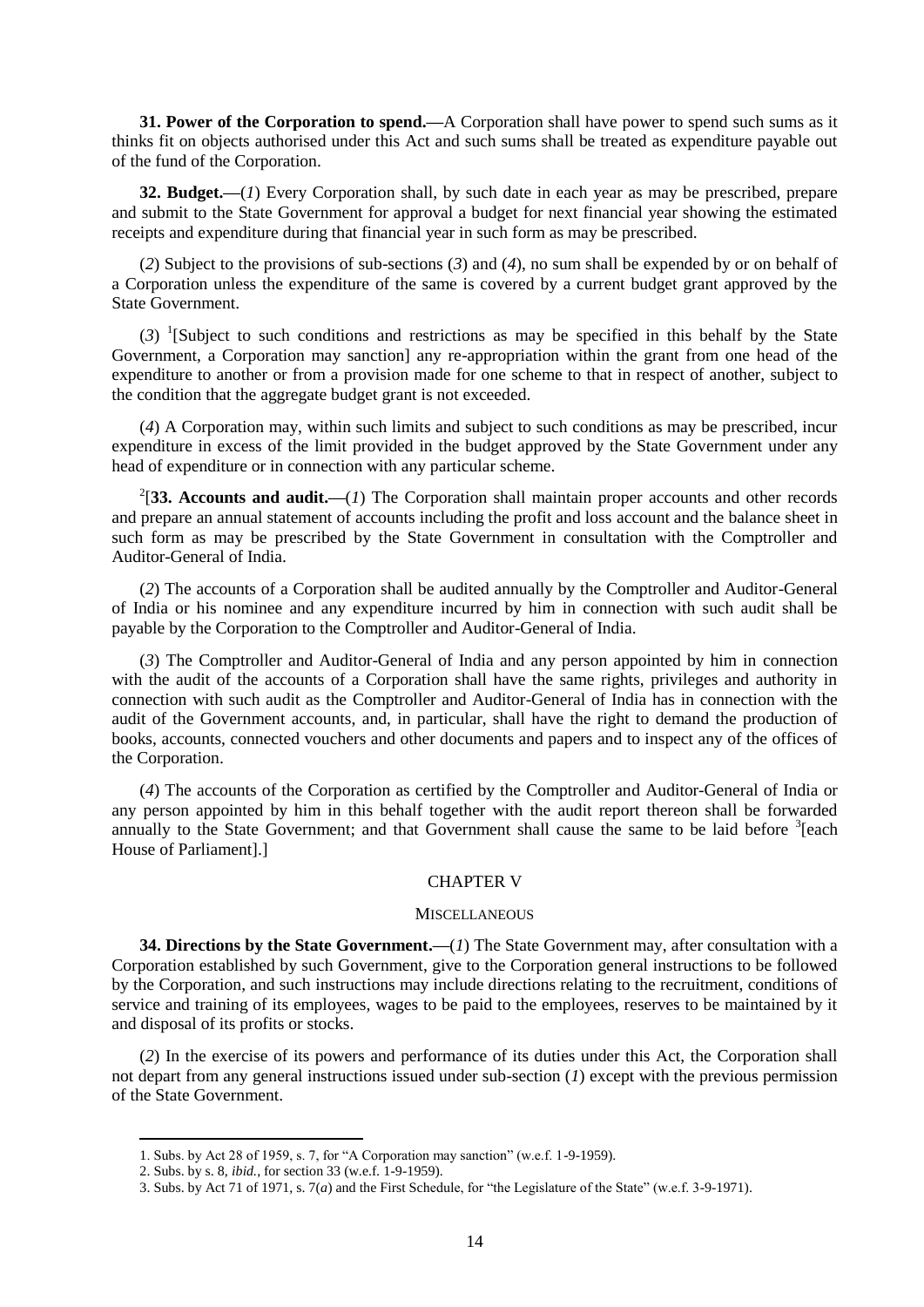**35. Returns and reports.—**(*1*) Every Corporation shall furnish to the State Government such returns, statistics, accounts and other information with respect to its property or activities or in regard to any proposed scheme as the State Government may from time to time require.

(*2*) Without prejudice to the provisions of sub-section (*1*), a Corporation shall, as soon as possible after the end of each financial year, submit to the <sup>1</sup>[State Government] a report on the exercise and performance by it of its powers and duties under this Act during that year and on its policy and programme.

 $2^{2}$ [(3) The State Government shall cause the annual report referred to in sub-section (2) to be laid before <sup>3</sup>[each House of Parliament].]

**36. Power to order inquiries.—**(*1*) The State Government, with a view to satisfy itself that the powers and duties of a Corporation established by that Government are being exercised and performed properly, may, at any time, appoint any person or persons to make inquiries into all or any of the activities of the Corporation and to report to the State Government the result of such inquiries.

(*2*) The Corporation shall give to the person or persons so appointed all facilities for the proper conduct of the inquiries and shall produce before, or furnish to, the person or persons any document, account or information in the possession of the Corporation which such person or persons demand for the purposes of the inquiries.

**37. Power to control a part of the undertaking of a Corporation.—**(*1*) If on receipt of the report of any inquiry held under section 36 or otherwise, the State Government is satisfied that it is necessary so to do in the public interest, the State Government may, by notification in the Official Gazette, authorise any person to take over from the Corporation, and so long as that notification is in force, to administer in accordance with such directions as may be issued from time to time by the State Government such part of the undertaking of the Corporation as may be specified in the notification, and any person so authorised may, for the purpose of so administering the said part of the undertaking exercise all or any of the powers of the Corporation or of any officer of the Corporation under this Act, issue such directions as he thinks fit to the <sup>4</sup>[officers or other employees] of the Corporation and employ any outside agency.

(*2*) The State Government may by such notification direct that all charges and expenses incurred by the person so authorised together with such remuneration as the State Government may allow from time to time to such person shall be paid within such time as may be fixed by the State Government from the fund of the Corporation, and if the expenses are not so paid, the State Government may make an order directing the persons having the custody of that fund to pay to the person so authorised such expenses in priority to any other charges against such fund and he shall, so far as the funds to the credit of the Corporation admit, comply with the order of the State Government.

 ${}^5$ [(3) Every notification issued under this section together with a report on the circumstances leading to its issue shall be laid before <sup>6</sup>[each House of Parliament], as soon as may be, after it is issued.]

**38. Power to supersede a Corporation.—(1)** If the State Government is of opinion that a Corporation established by that Government is unable to perform, or has persistently made default in the performance of the duties imposed on it by or under the provisions of this Act or has exceeded or abused its powers, the State Government may,  $7***$  by notification in the Official Gazette, supersede the Corporation for such period as may be specified in the notification:

Provided that before issuing a notification under this sub-section the State Government shall give a reasonable time to the Corporation to show cause why it should not be superseded and shall consider the explanation and objections, if any, of the Corporation.

<sup>1.</sup> Subs. by Act 71 of 1971, s. 7(*a*) and the First Schedule, for "Central and the State Governments" (w.e.f. 3-9-1971).

<sup>2.</sup> Ins. by Act 28 of 1959, s. 9 (w.e.f. 1-9-1959).

<sup>3.</sup> Subs. by Act 71 of 1971, s. 7(*a*) and the First Schedule, for "the Legislature of the State" (w.e.f. 3-9-1971).

<sup>4.</sup> Subs. by Act 63 of 1982, s. 16 and the Schedule, for "officers or servants" (w.e.f. 13-11-1982).

<sup>5.</sup> Ins. by Act 28 of 1959, s. 10 (w.e.f. 1-19-1959).

<sup>6.</sup> Subs. by Act 71 of 1971, s. 7(*a*) and the First Schedule, for "the Legislature of the State" (w.e.f. 3-9-1971).

<sup>7.</sup> The words "with the previous approval of the Central Government," omitted by s. 7(*a*) and the First Schedule, *ibid.*  (w.e.f. 3-9-1971).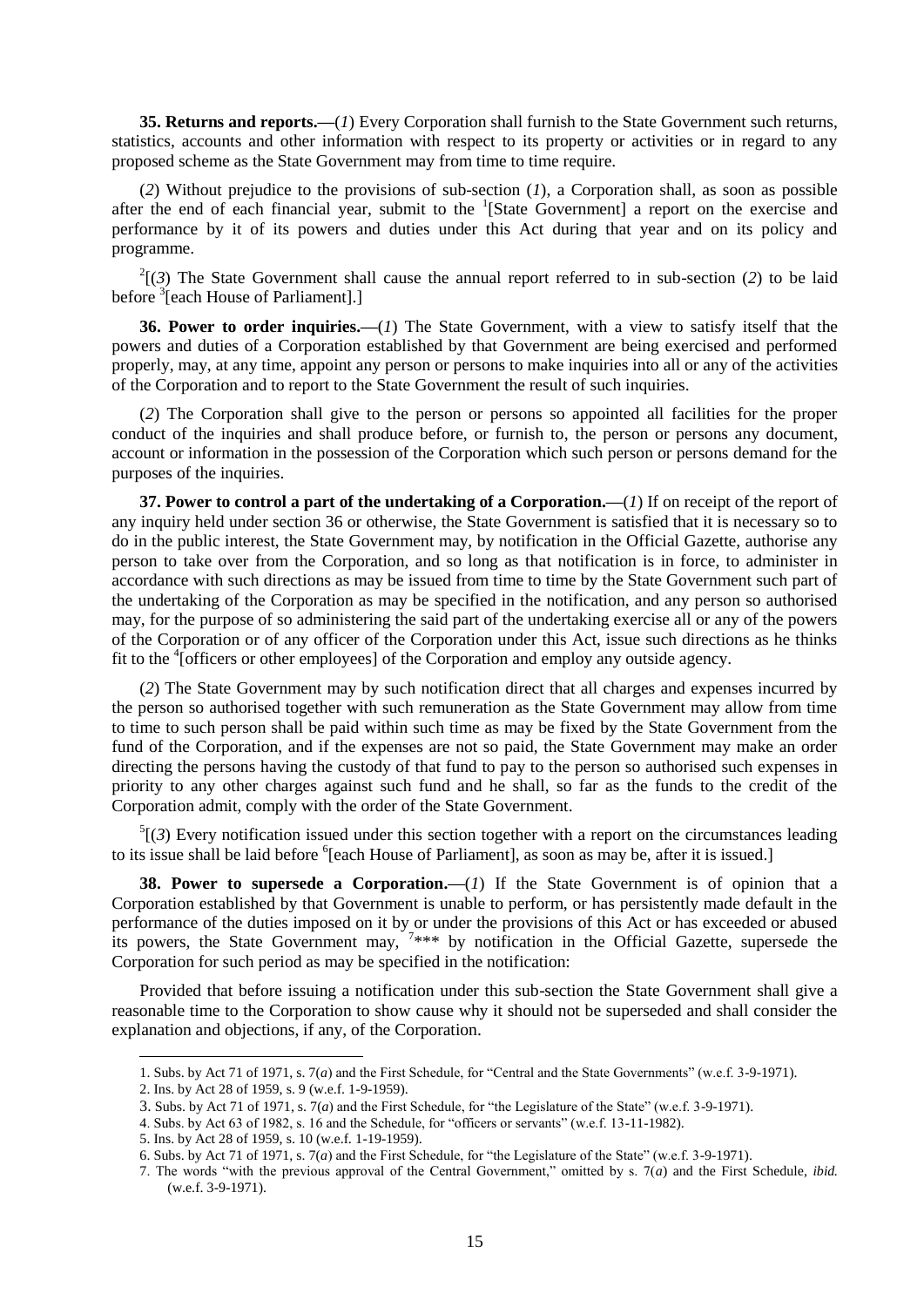(*2*) Upon the publication of a notification under sub-section (*1*) superseding a Corporation**—**

(*a*) all the <sup>1</sup>[Directors] of the Corporation shall, as from the date of supersession, vacate their offices as such a  ${}^{1}$ [Directors];

(*b*) all the powers and duties which may, by or under the provisions of this Act or of any other law, be exercised or performed by or on behalf of the Corporation shall, during the period of supersession, be exercised and performed by such person or persons as the State Government may direct;

(*c*) all property vested in the Corporation shall, during the period of supersession, vest in the State Government.

(*3*) On the expiration of the period of supersession specified in the notification issued under sub-section (*1*), the State Government may**—**

(*a*) extend the period of supersession for such further term as it may consider necessary; or

(*b*) reconstitute the Corporation in the manner provided in section 5.

**39. Liquidation of a Corporation.—**(*1*) No provision of any law relating to the winding up of companies or corporations shall apply to a Corporation, and no Corporation shall be placed in liquidation save by order of the State Government concerned and save in such manner as may be directed by that Government:

Provided that no such order shall be made by any State Government except with the previous approval of the Central Government.

(*2*) In the event of a Corporation being placed in liquidation, the assets of the Corporation, after meeting the liabilities, if any, shall be divided among the  $2$ [State Government] and such other parties, if any, as may have subscribed to the capital in proportion to the contribution made by each of them to the total capital of the Corporation.

**40. Compensation for acquisition of road transport undertakings.—**Whenever a Corporation acquires under this Act the whole or any part of any undertaking, there shall be paid by the Corporation compensation the amount of which shall be determined in the manner and in accordance with the procedure hereinafter set out, that is to say,—

(*a*) where the amount of compensation can be fixed by agreement, it shall be paid in accordance with such agreement;

(*b*) where no such agreement can be reached, the amount shall be determined by an arbitral Tribunal consisting of one nominee of the Corporation, one nominee of the person to be compensated, and a Chairman to be nominated by the Chief Justice of the <sup>3</sup>[High Court of Delhi];

 $(c)$  an appeal shall <sup>4</sup>[lie to the High Court of Delhi] against the decision of the Tribunal and the <sup>5</sup>[order of that High Court] on such appeal shall be final.

**41.** [*Corporation to be deemed to be a local authority and provision as to third party risks*].—*Omitted by the Road Transport Corporations* (*Amendment*) *Act*, 1959 (28 *of* 1959), s. 11 (*w.e.f.* 1-9-1959).

**42. Power of entry.—**Whenever it is necessary for a Corporation to carry out any of its works or to make any survey, examination or investigation, preliminary or incidental to the exercise of powers or the performance of duties by the Corporation under this Act, any <sup>6</sup>[officer or other employee] of the Corporation generally or specially empowered by the Corporation may, with the previous permission of

<sup>1.</sup> Subs. by Act 63 of 1982, s. 16 and the Schedule, for "members" (w.e.f. 13-11-1982).

<sup>2.</sup> Subs. by Act 71 of 1971, s. 7(*a*) and the First Schedule, for "Central and the State Government" (w.e.f. 3-9-1971).

<sup>3.</sup> Subs. by s. 7(*a*) and the First Schedule, *ibid.,* for "High Court exercising jurisdiction in relation to the State concerned" (w.e.f. 3-9-1971).

<sup>4.</sup> Subs. by s. 7(*a*) and the First Schedule, *ibid.,* for "lie to the High Court" (w.e.f. 3-9-1971).

<sup>5.</sup> Subs. by s. 7(*a*) and the First Schedule, *ibid.,* for "order of the High Court" (w.e.f. 3-9-1971).

<sup>6.</sup> Subs. by Act 63 of 1982, s. 16 and the Schedule, for "officer or servant" (w.e.f. 13-11-1982).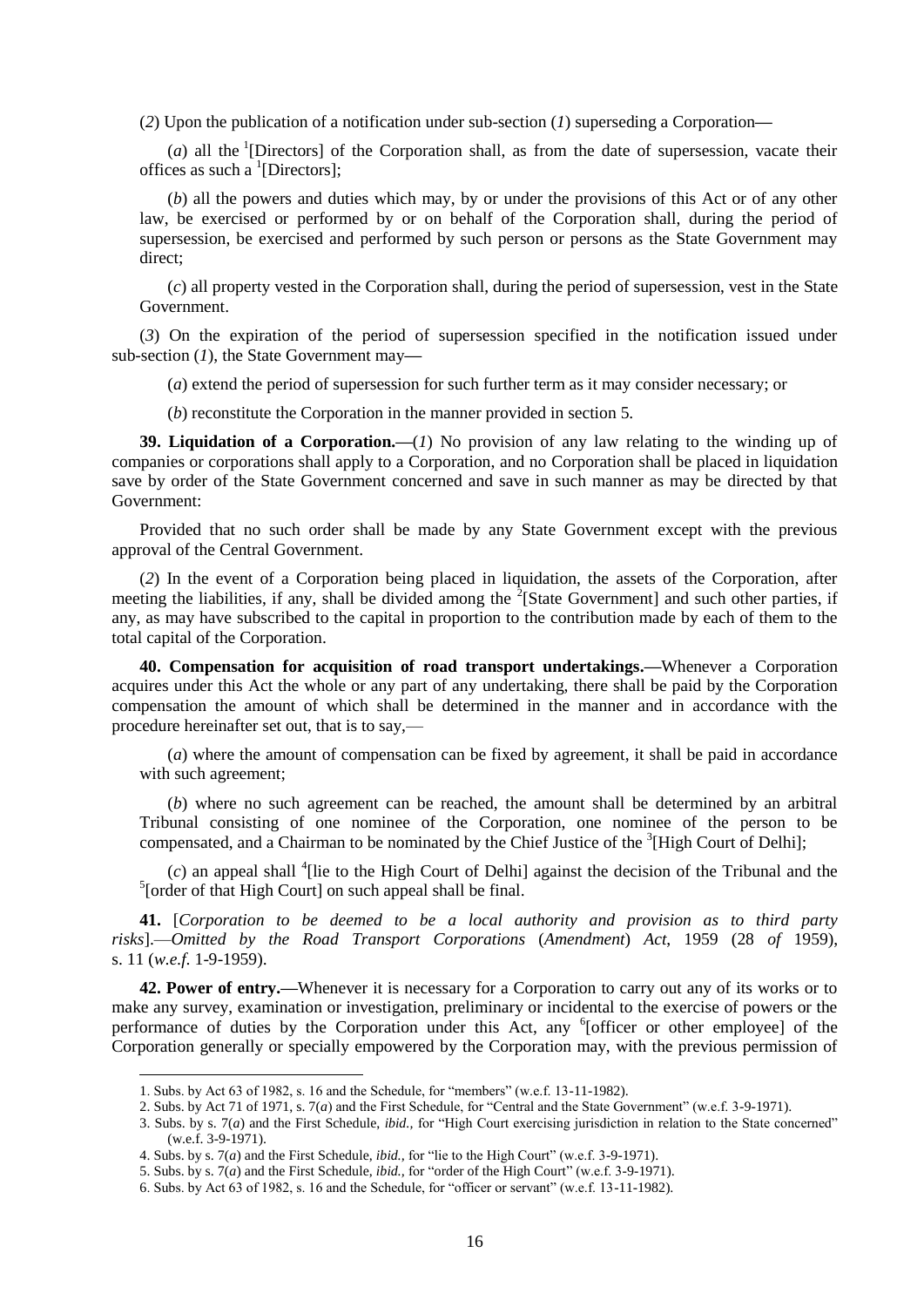the District Magistrate, enter upon any land or premises between sunrise and sunset, after giving reasonable notice of the intention to make such entry to the owner or occupier of such land or premises, and at any other time, with the consent in writing of the owner of occupier of such land or premises, for the purpose of the carrying out of such works or the making of such survey, examination or investigation.

**43.** <sup>1</sup> **[Directors],** 2 **[Officers and other employees] of a Corporation to be public servants.—**All <sup>1</sup>[Directors] of a Corporation, and all <sup>2</sup>[officers and other employees] of a Corporation, whether appointed by the State Government or the Corporation, shall be deemed, when acting or purporting to act in pursuance of any of the provisions of this Act or of any other law, to be public servants within the meaning of section 21 of the Indian Penal Code (45 of 1860).

**44. Power to make rules.—**(*1*) The State Government may, by notification in the Official Gazette, make rules to give effect to the provisions of this Act.

(*2*) In particular, and without prejudice to the generality of the foregoing power, such rules may provide for all or any of the following matters, namely:**—**

 $3[(a)$  the conditions and manner of appointment of Directors of a Corporation, the representation in the Board of the Central and State Governments, and where shares are issued to other parties under sub-section (*3*) of section 23 of such shareholders and generally all matters relating to the constitution of the Board;]

 $<sup>4</sup>$ [(*b*) remuneration, allowances or fees paid to the Directors of the Corporation or other persons</sup> associated with the Board under section 10;]

 $(c)$  the term of office of, the manner of filling casual vacancies among <sup>5</sup>[Directors] of the Corporation;

(*d*) the number of <sup>5</sup>[Directors] necessary to constitute a quorum at a meeting of the <sup>6</sup>[Board];

 $(e)$  the conditions of appointment and service and the scales of pay of the <sup>7</sup>[Managing Director, the Chief Accounts Officer, the Financial Adviser or, as the case may be, the Chief Accounts Officer-cum-Financial Adviser] of the Corporation;

(*f*) the number and term of office of, the allowances to be paid to, the procedure to be followed by, and the manner of filling casual vacancies among, members of an Advisory Council;

 ${}^{8}$ [(*ff*) the procedure in accordance with which any stores may be declared obsolete under sub-section (*2*) of section 19;]

(*g*) the manner in which the shares of the Corporation shall be allotted, transferred or redeemed;

(*h*) the manner in which the net profits of the Corporation shall be utilised;

(*i*) the date by which, and the form in which, the budget shall be prepared and submitted in each year under sub-section (*1*) of section 32;

 $\mathcal{O}^9$ [(*j*) the form in which the annual statement of accounts shall be prepared;]  $10*$  \* \* \* \*

(*l*) the form in which the returns, statistics or reports shall be submitted under section 35;

(*m*) the procedure to be followed by an arbitral Tribunal under section 40;

<sup>1.</sup> Subs. by Act 63 of 1982, s. 16 and the Schedule, for "members" (w.e.f. 13-11-1982).

<sup>2.</sup> Subs. by s. 16 and the Schedule, *ibid.,* for "officers and servants" (w.e.f. 13-11-1982).

<sup>3.</sup> Subs. by s. 16 and the Schedule, *ibid.,* for clause (*a*) (w.e.f. 13-11-1982).

<sup>4.</sup> Subs. by s. 16 and the Schedule, *ibid.,* for clause (*b*) (w.e.f. 13-11-1982).

<sup>5.</sup> Subs. by s. 16 and the Schedule, *ibid.,* for "members" (w.e.f. 13-11-1982).

<sup>6.</sup> Subs. by s. 16 and the Schedule, *ibid.,* for "Corporation" (w.e.f. 13-11-1982).

<sup>7.</sup> Subs. by s. 16 and the Schedule, *ibid.*, for "Chief Executive Officer or General Manager and the Chief Accounts Officer" (w.e.f. 13-11-1982).

<sup>8.</sup> Ins. by s. 16 and the Schedule, *ibid.* (w.e.f. 13-11-1982).

<sup>9.</sup> Subs. by Act 28 of 1959, s. 12, for clause (*j*) (w.e.f. 1-9-1959).

<sup>10.</sup> Omitted by s. 12, *ibid.* (w.e.f. 1-9-1959).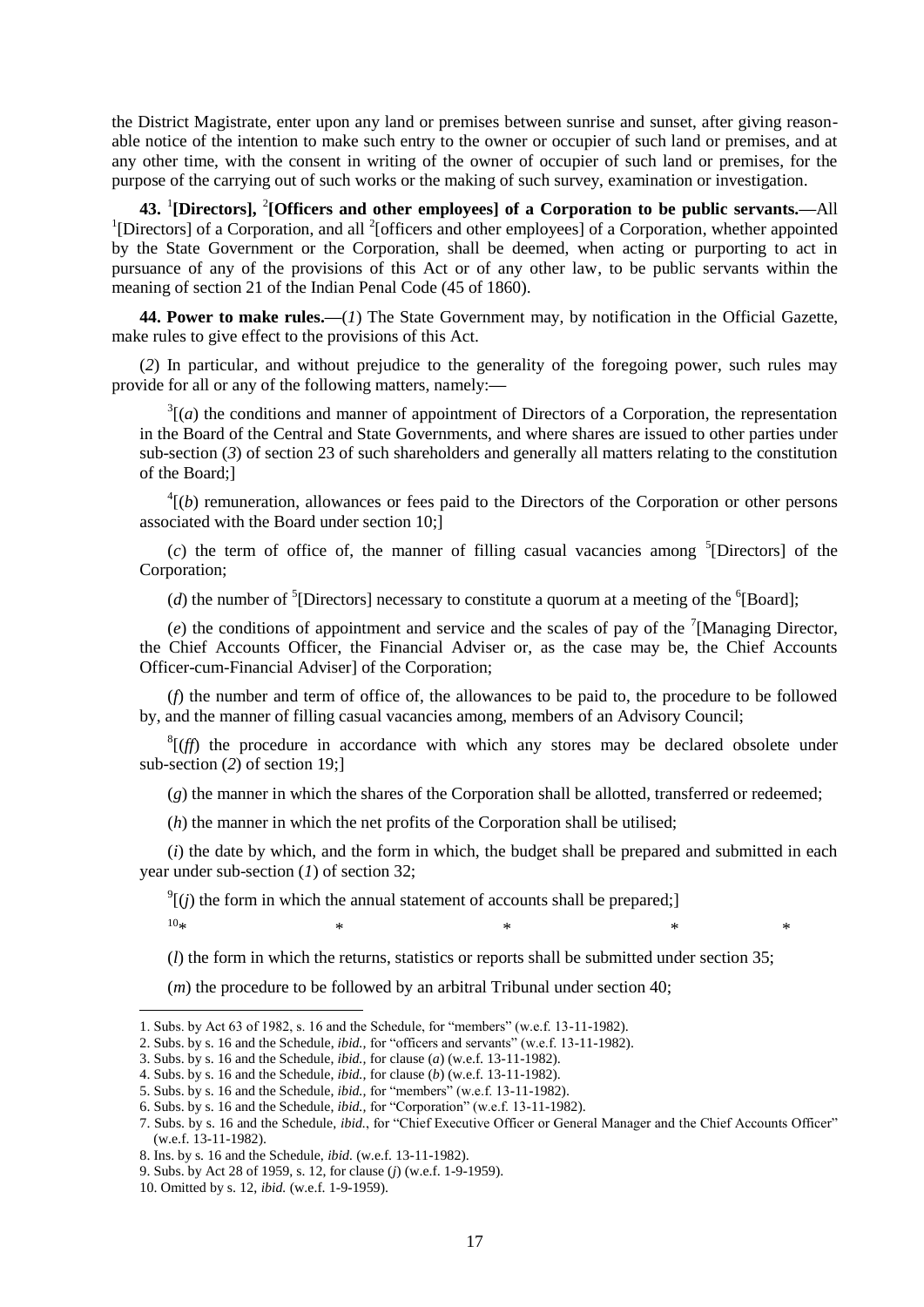$\frac{1}{(mm)}$  the service of notices and orders under this Act;

(*n*) any other matter which has to be, or may be, prescribed.

**45. Power to make regulations.** (*1*) A Corporation may with the previous sanction of <sup>2</sup>[the State Government and by notification in the Official Gazette], make regulations, not inconsistent with this Act and the rules made thereunder for the administration of the affairs of the Corporation.

(*2*) In particular and without prejudice to the generality of the foregoing power, such regulations may provide for all or any of the following matters, namely:**—**

(*a*) the manner in which, and the purposes for which, persons may be associated with the  ${}^{3}$ [Board] 3 [Board] under section 10;

 $(b)$  the time and place of meetings of a the  ${}^{3}$ [Board] and the procedure to be followed in regard to transaction of business at such meetings;

 $(c)$  the conditions of appointment and service and the scales of pay of officers and  $\frac{4}{1}$ other employees of the Corporation other than the Managing Director, the Chief Accounts Officer and the Financial Adviser or, as the case may be, the Chief Accounts Officer-cum-Financial Adviser];

 $<sup>5</sup>$ [(*d*) the issue of passes to the employees of the Corporation and other persons under section 19;</sup>

(*e*) the grant of refund in respect of unused tickets and concessional passes under section 19.]

 ${}^{6}$ [(*f*) the period after the expiration of which unclaimed articles or goods may be sold by public auction;

(*g*) the regulation of the carriage of passengers and goods in the road transport services of the Corporation.]

**7 [45A. Every rule and regulation to be laid before State Legislature.—**Every rule and every regulation made under this Act shall be laid, as soon as may be after it is made, before the State Legislature.]

**46. Penalty for breach of rules.—**The State Government may, by rule, provide that the breach of any rules made by it under section 44 $<sup>6</sup>$  [or any regulations made by a Corporation under section 45] shall</sup> be punishable with fine which may extend to five hundred rupees, and when the breach is a continuing one, with a further fine not exceeding twenty rupees for every day after the date of the first conviction during which the offender is proved to have persisted in the offence.

**47. Special provisions relating to Bombay.—**(*1*) The body known as the Bombay State Road Transport Corporation and the Board thereof, referred to in the notification of the Government of Bombay, No. 1780/5, dated the 16th November, 1949 (hereinafter referred to as "the existing corporation" and "Board" respectively) shall, notwithstanding any defect in, or invalidity of, the enactment or order under which they were constituted, be deemed for all purposes to have been validly constituted as if all the provisions of the said notification had been included and enacted in this section and this section had been in force continuously on and from the said date, and accordingly**—**

(*a*) all action by, and all transactions with, the existing Corporation or Board, including any action or transaction by which any property, asset or right was acquired or any liability or obligation, whether by contract or otherwise, was incurred, shall be deemed to have been validly and lawfully taken or done; and

 $\overline{a}$ 

<sup>1.</sup> Ins. by Act 71 of 1971, s. 7(*a*) and the First Schedule (w.e.f. 3-9-1971).

<sup>2.</sup> Subs. by Act 4 of 2005, s. 2 and the Schedule, for "the State Government" (w.e.f. 11-1-2005).

<sup>3.</sup> Subs. by Act 63 of 1982, s. 16 and the Schedule, for "Corporation" (w.e.f. 13-11-1982).

<sup>4.</sup> Subs. by s. 16 and the Schedule, *ibid.,* for "servants of the Corporation, other than the Chief Executive Officer or General General Manager and the Chief Accounts Officer" ( w.e.f. 13-11-1982).

<sup>5.</sup> Ins. by Act 28 of 1959, s. 13 (w.e.f. 1-9-1959).

<sup>6.</sup> Ins. by Act 71 of 1971, s. 7(*a*) and the First Schedule (w.e.f. 3-9-1971).

<sup>7.</sup> Ins. by Act 4 of 2005, s. 2 and the Schedule (w.e.f. 11-1-2005)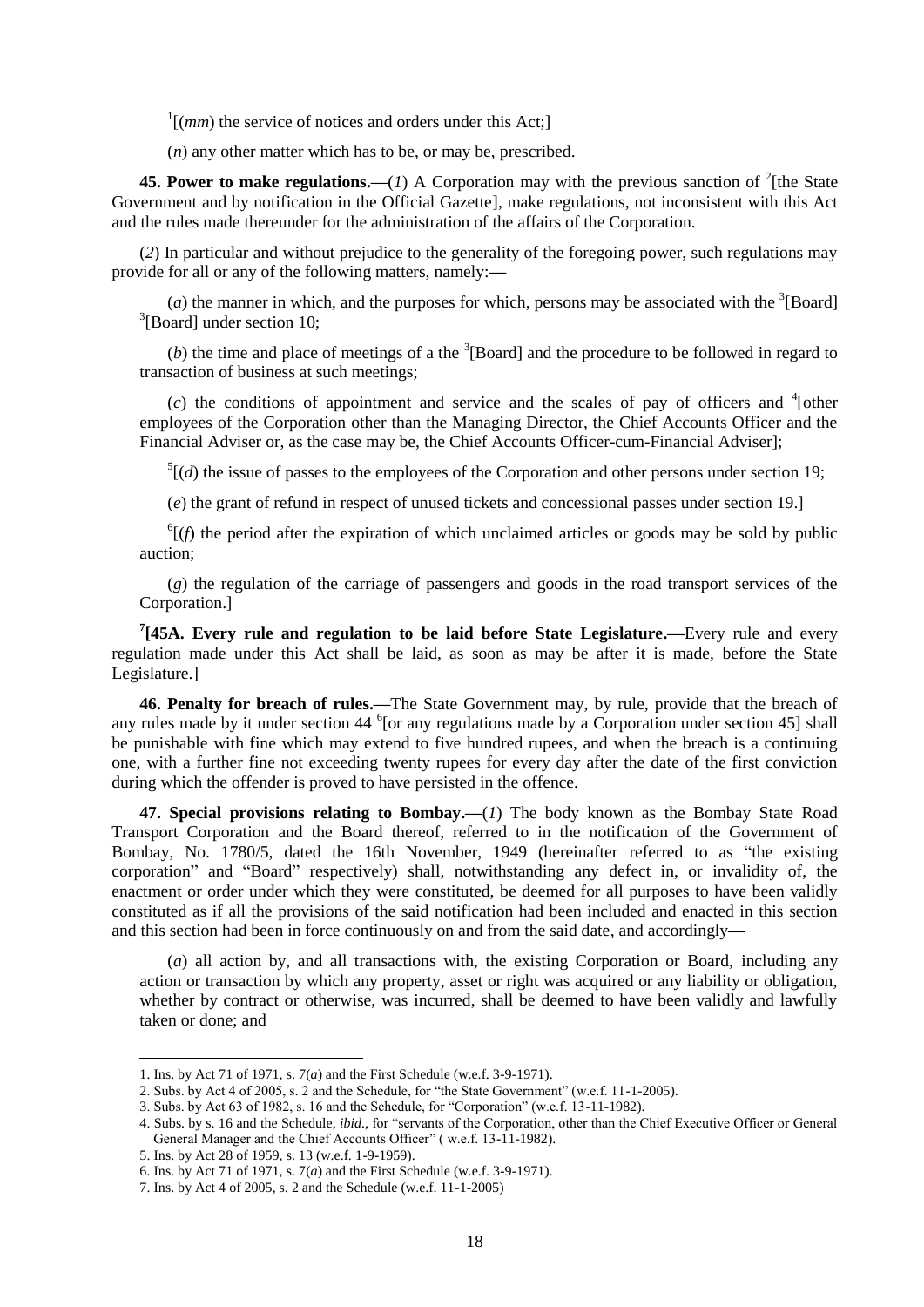(*b*) no suit, prosecution or other legal proceeding shall lie against the Government of Bombay or any member of the Board or any officer or servant of the existing Corporation in respect of any action taken by, or in relation to the setting up of, the existing Corporation or Board merely on the ground of any defect in, or invalidity of, the enactment or order under which the existing Corporation or Board was constituted.

(*2*) On the establishment of a Corporation under section 3 in the State of Bombay (hereinafter referred to as "the new Corporation"),**—**

(*a*) the existing Corporation and Board shall be deemed to be dissolved and shall cease to function;

(*b*) all property and assets vesting in the existing Corporation shall vest in the new Corporation;

(*c*) all rights, liabilities and obligations of the existing Corporation, whether arising out of any contract or otherwise, shall be the rights, liabilities and obligations, respectively, of the new Corporation; and

(*d*) all licences and permits granted to, all contracts made with, and all instruments executed on behalf of, the existing Corporation or Board shall be deemed to have been granted to, made with, or executed on behalf, of, the new Corporation and shall have effect accordingly.

1 [**47A. Special provision for reconstitution or dissolution of certain Corporations.—**(*1*) Where on account of the reorganisation of States under the States Reorganisation Act, 1956 (37 of 1956), <sup>2</sup>[or any other enactment relating to reorganisation of States, the whole or any part of a State in respect of which a Corporation was, immediately before the day on which the reorganisation takes place,] functioning and operating, is transferred on that day to another State and by reason of such transfer, it appears to the State Government necessary or expedient that the Corporation should be reconstituted or re-organised in any manner whatsoever or that it should be dissolved, the State Government may frame a scheme for the reconstitution, reorganisation or dissolution of the Corporation including proposals regarding the formation of new Corporations the amalgamation of the Corporation with any other Corporation, body corporate or a commercial undertaking of another State Government, the transfer of the assets, rights and liabilities of the Corporation in whole or in part to any other Corporation, body corporate or a commercial undertaking of another State Government, and the transfer or re-employment of any workmen of the Corporation, and the State Government may forward the scheme to the Central Government for approval.

*Explanation*.**—**For the purpose of framing any scheme under this sub-section, "State Government",**—**

 $3[(i)$  in relation to the Bombay State Road Transport Corporation, shall mean the Government of the State of Maharashtra or of Gujarat as formed under the Bombay Reorganisation Act, 1960 (11 of 1960);]

(*ii*) in relation to the PEPSU Road Transport Corporation, shall mean the Government of the State of Punjab, as formed under the provisions of the States Reorganisation Act, 1956 (37 of 1956);

<sup>4</sup>[(*iii*) in relation to the Assam State Road Transport Corporation, shall mean the Government of the State of Assam or of Meghalaya as formed under the North-Eastern Areas (Reorganisation) Act, 1971 (81 of 1971).]

(*2*) On receipt of any such scheme, the Central Government may, after consultation with the State Governments concerned, approve the scheme with or without modifications and for the purpose of giving effect to the approved scheme, the Central Government may, from time to time, make such order in relation thereto as it thinks fit and every order so made shall have effect notwithstanding anything contained in this Act.

<sup>1.</sup> Ins. by Act 87 of 1956, s. 2 (w.e.f. 28-12-1956).

<sup>2.</sup> Subs. by Act 11 of 1960, s. 71, for "the whole or any part of a State in respect of which a Corporation was, immediately before the 1st day of November, 1956," (w.e.f. 25-4-1960).

<sup>3.</sup> Subs. by s. 71, *ibid.,* for clause (*i*) (w.e.f. 25-4-1960).

<sup>4.</sup> Ins. by Act 81 of 1971, s. 73 (w.e.f. 21-1-1972).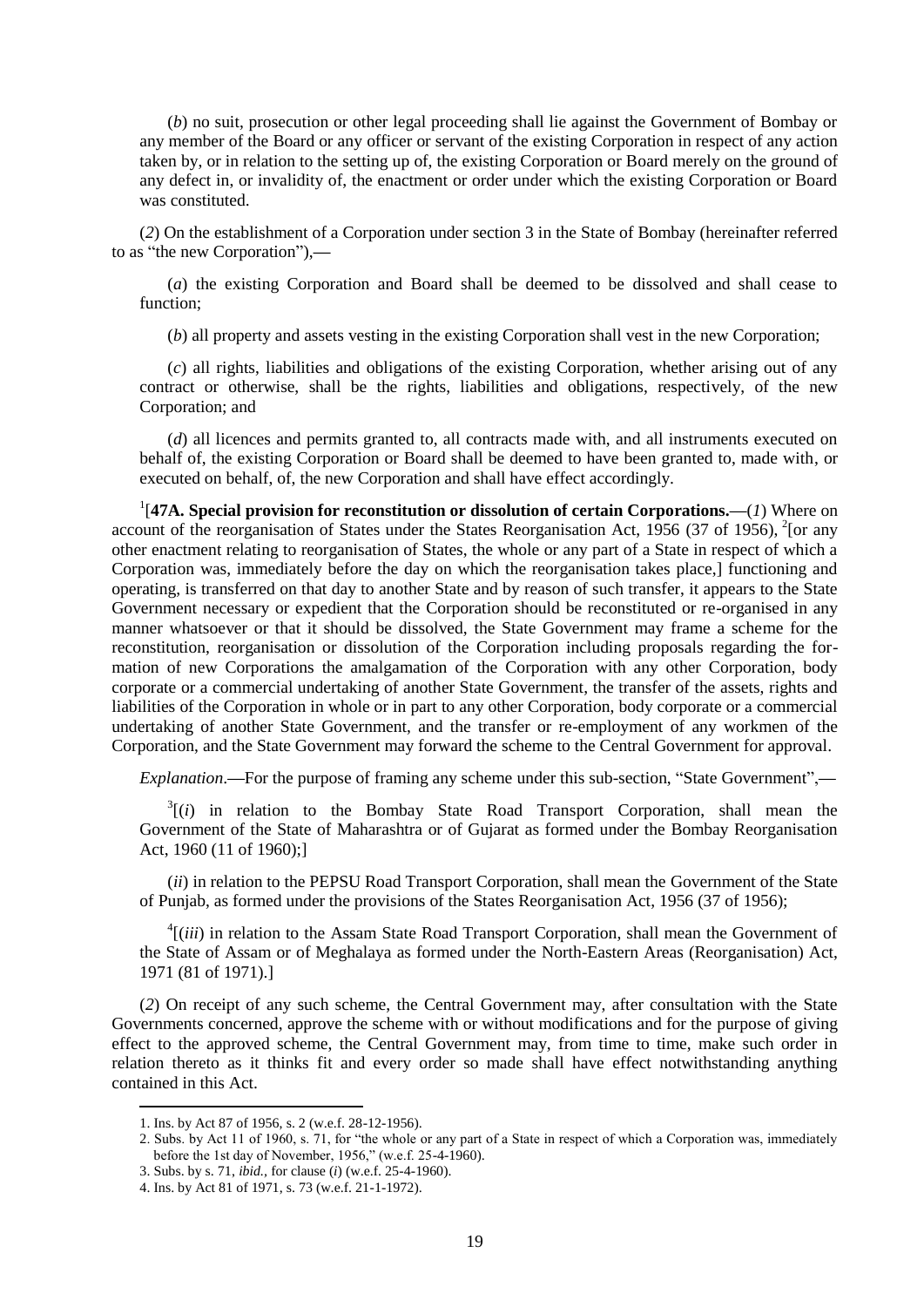(*3*) Any order made under sub-section (*2*) may provide for all or any of the following matters, namely:**—**

(*a*) the dissolution of the Corporation, notwithstanding anything contained in section 39;

(*b*) the reconstitution or reorganisation, in any manner whatsoever, of the Corporation including the establishment, where necessary, of more than one Corporation in any State;

(*c*) the amalgamation of two or more Corporations, or of one Corporation with any other body corporate or a commercial undertaking of any other State Government;

(*d*) the extension of the area for which the Corporation is established, or the exclusion of any area therefrom;

(*e*) the transfer, in whole or in part, of the assets, rights and liabilities of the Corporation including the transfer of any licences or permits granted to the Corporation, to any other Corporation, body corporate or a commercial undertaking of any other State Government, and the terms and conditions of such transfer;

(*f*) the transfer or re-employment of any workmen of the Corporation to, or by, any such transferee, and, subject to the provisions of section 111 of the States Reorganisation Act, 1956 (37 of 1956), <sup>1</sup>[or any other enactment relating to reorganisation of States], the terms and conditions of service applicable to such workmen after such transfer or re-employment;

(*g*) such incidental, consequential and supplemental matters as may be necessary to give effect to the approved scheme.

(*4*) Where an order is made under this section transferring the assets, rights and liabilities of any Corporation, then, by virtue of that order, such assets, rights and liabilities of the Corporation shall vest in, and be the assets, rights and liabilities of, the transferee.]

<sup>1</sup>[48. Transitional provision relating to Bombay State Road Transport Corporation.-Notwithstanding anything contained in section 47A, it shall be lawful for the Government of the State of Bombay to frame a scheme under sub-section (*1*) thereof and forward the same to the Central Government before the 1st day of May, 1960, and in such a case, the power conferred on the Central Government to make an order under sub-section (*2*) thereof may be exercised before that day but no order so made shall take effect till that day.]

# 2 [CHAPTER VI

#### SPECIAL PROVISIONS APPLICABLE TO THE UNION TERRITORY OF DELHI

**49. Prosecution and cognizance of offences.—**(*1*) No court shall proceed to the trial of any offence made punishable by or under this Act except on the complaint of, or on an information received from, the General Manager of the new Corporation or a person authorised by him by general or special order in this behalf in writing.

(*2*) All offences against this Act or any rule or regulation made thereunder, or any bye-law continued thereunder, whether committed within or without the limits of the Union territory of Delhi, shall be cognizable by a Magistrate.

**50. Appointment of Magistrates.—**(*1*) The State Government may appoint one or more magistrates of the first or second class for the trial of offences against this Act or any rule or regulation made thereunder or any bye-law continued thereunder and may prescribe the time and place at which such magistrate or magistrates shall sit for the despatch of business.

(*2*) Such magistrates and the members of their staff shall be paid such salary, pension, leave and other allowances as may, from time to time, be fixed by the State Government.

<sup>1.</sup> Ins. by Act 11 of 1960, s. 71 (w.e.f. 25-4-1960).

<sup>2</sup> Ins. by Act 71 of 1971, s. 7(*a*) and the Schedule (w.e.f. 3-9-1971).